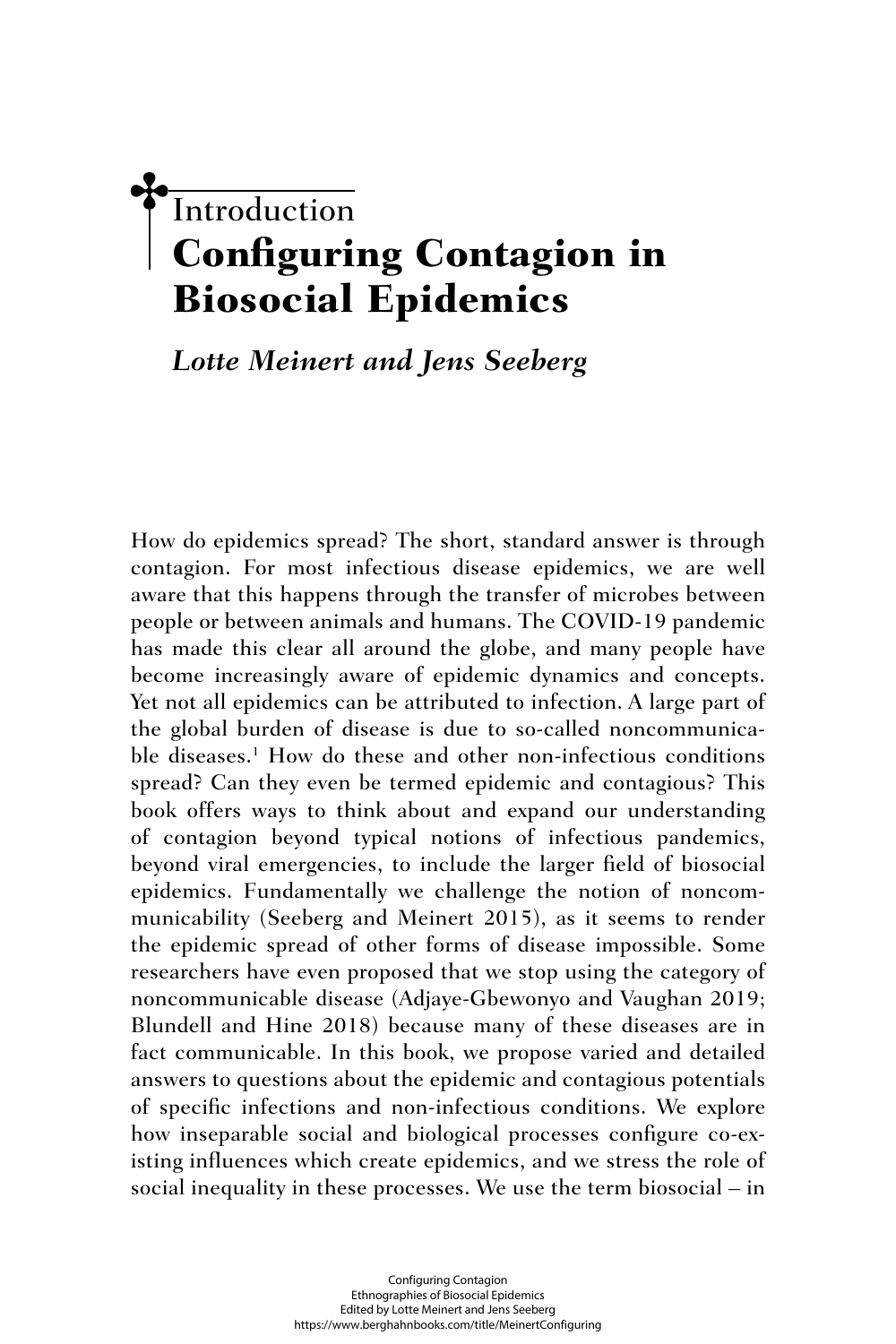one word and without a hyphen – to underline that these processes are indivisible. Epidemics do not spread evenly in populations and simply through coincidental biological contagion. They are socially structured and selective, and contagion happens under specific economic, political and environmental conditions in which various influences configure to make contagion possible. Even though this book is mainly – but not entirely – about so-called non-infectious diseases, we dwell for a moment on the corona pandemic because it underlines that something we usually perceive as entirely biological is in fact biosocial. Likewise, what we may assume to be fully social has inseparable biological sides.

The rapid escalation of the Severe Acute Respiratory Syndrome Coronavirus 2 (SARS-CoV-2), also known as new coronavirus, from its initial outbreak in Wuhan, China, into pandemic proportions in early 2020, is a good example of biosocial contagion. A virus does not constitute a form of life in itself but may be said to exist at the border of life. Coronavirus is an RNA virus and so depends on access to a living cell in which it can copy itself. It does not qualify as a species but may be considered as a quasi-species (Eigen, McCaskill and Schuster 1989) and, like influenza, it may jump between species and affect them in the process to become what Celia Low has termed a 'species multiplier' (Lowe 2010). In biosocial terms, it is a string of information whose existence depends on communication – a basic form of exchange that constitutes sociality – between human and/or non-human becomings (Ingold 2013). Indeed, the zoonotic origin of the human experience of hosting the virus is linked to the intensified social interaction between human and non-human species that were previously in less frequent contact in densely populated urban spaces, as exemplified by the original epicentre of the coronavirus epidemic, the now famous Huanan Seafood Wholesale Market in Wuhan, China. In other words, coronavirus cannot be understood as purely biological because it could not exist outside the realm of the social. Coronavirus is intrinsically biosocial. Whereas the theoretical implications of this fact have been somewhat overlooked during the pandemic, its ramifications for global control measures are obvious. All over the globe, barriers have been created to block the biosocial interaction between virus and humans through the political regulation of human social life by way of physical distancing, quarantine, improved hygiene and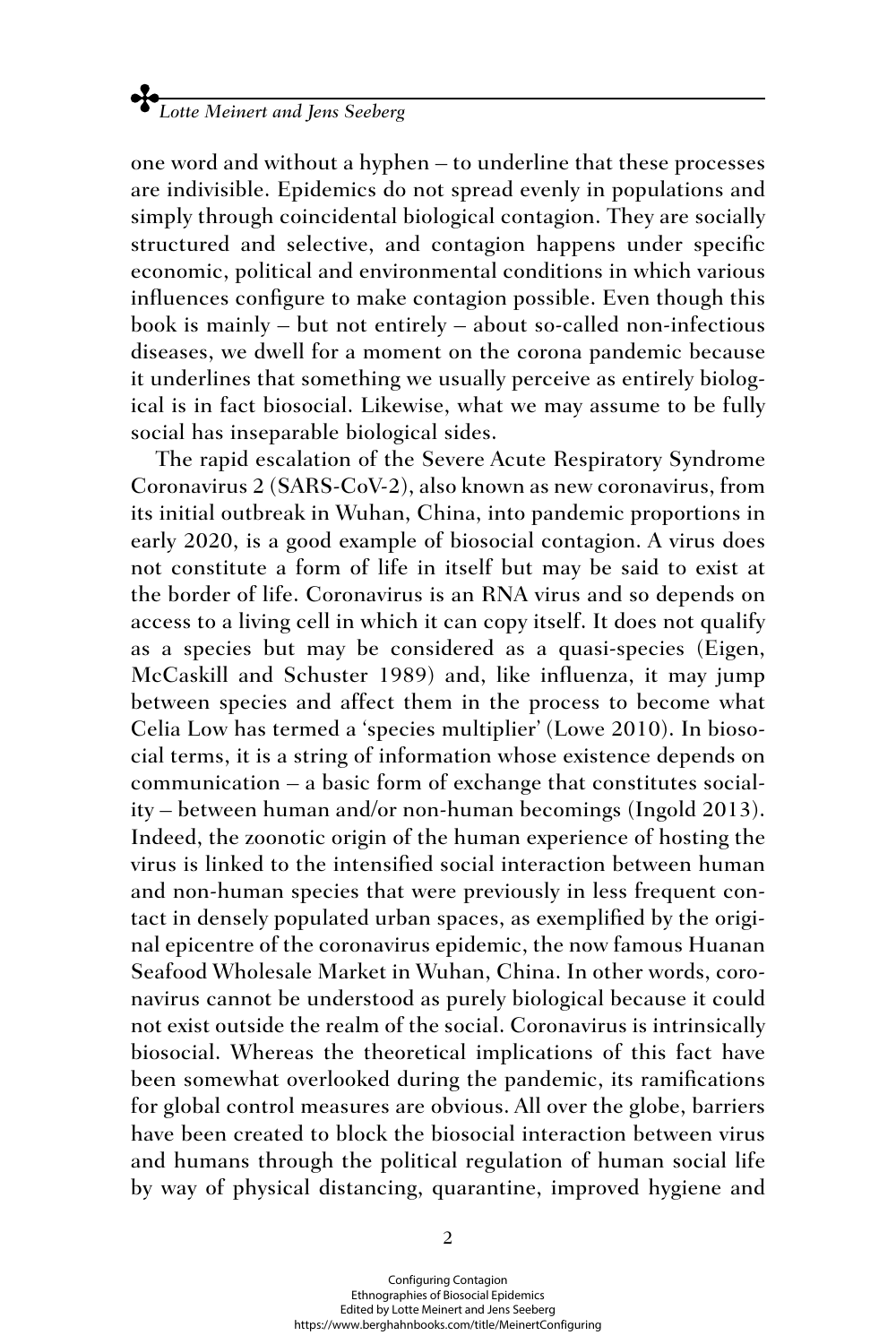

the adoption of facial masks as well as through wider societal lockdowns of workplaces, sectors such as education, cities, regions and countries, disallowing most forms of physical movement and engagement. The combined impact of new coronavirus and strict control measures has reconfigured pre-existing vulnerabilities. In India, a strict societal lockdown with only four hours' warning sent millions of migrant workers on the move away from urban centres to rural places of origin, risking a rapid nationwide spread of the virus (Maji, Choudhari and Sushma 2020) and leaving desperate migrants without access to food or healthcare. People with chronic conditions such as diabetes in need of treatment experienced interrupted access to care due to either self-isolation or fear of COVID-19, or because healthcare services did not function as usual. Such dynamics had the potential to turn (the risk of) co-morbidities into new syndemics (see below), as coronavirus and its control came to interact with other epidemics along socioeconomic faultlines. We have not yet seen the full impact of the variations of configuring coronavirus-cum-control measures across and within countries, but it is likely that other public health concerns such as tuberculosis (TB) control have been severely affected, with a risk of widespread treatment interruption potentially leading to a surge in multidrug-resistant TB. Whereas the present volume does not address the coronavirus pandemic as such, since the book had been nearly completed prior to this event, we believe that it provides important contributions that may inspire future explorations of this pandemic and future ones.

## **Epidemics**

Our conception of epidemics is a specific one. There are at least two senses of the term epidemic: (1) The standard epidemiological definition of an epidemic as the rapid spread of infectious disease to an unusually large number of people in a given population within a short period of time (see, e.g., Center for Disease Control<sup>2</sup>); (2) The wider use of the term in public discourse as a metaphor for something – often alarming – that seems to have arisen quickly. The term 'epidemic' has been applied to the spread of noncommunicable diseases, such as cancer and obesity (Martin and Martin-Granel 2006: 979) in a metaphorical sense (Moffat 2010), thereby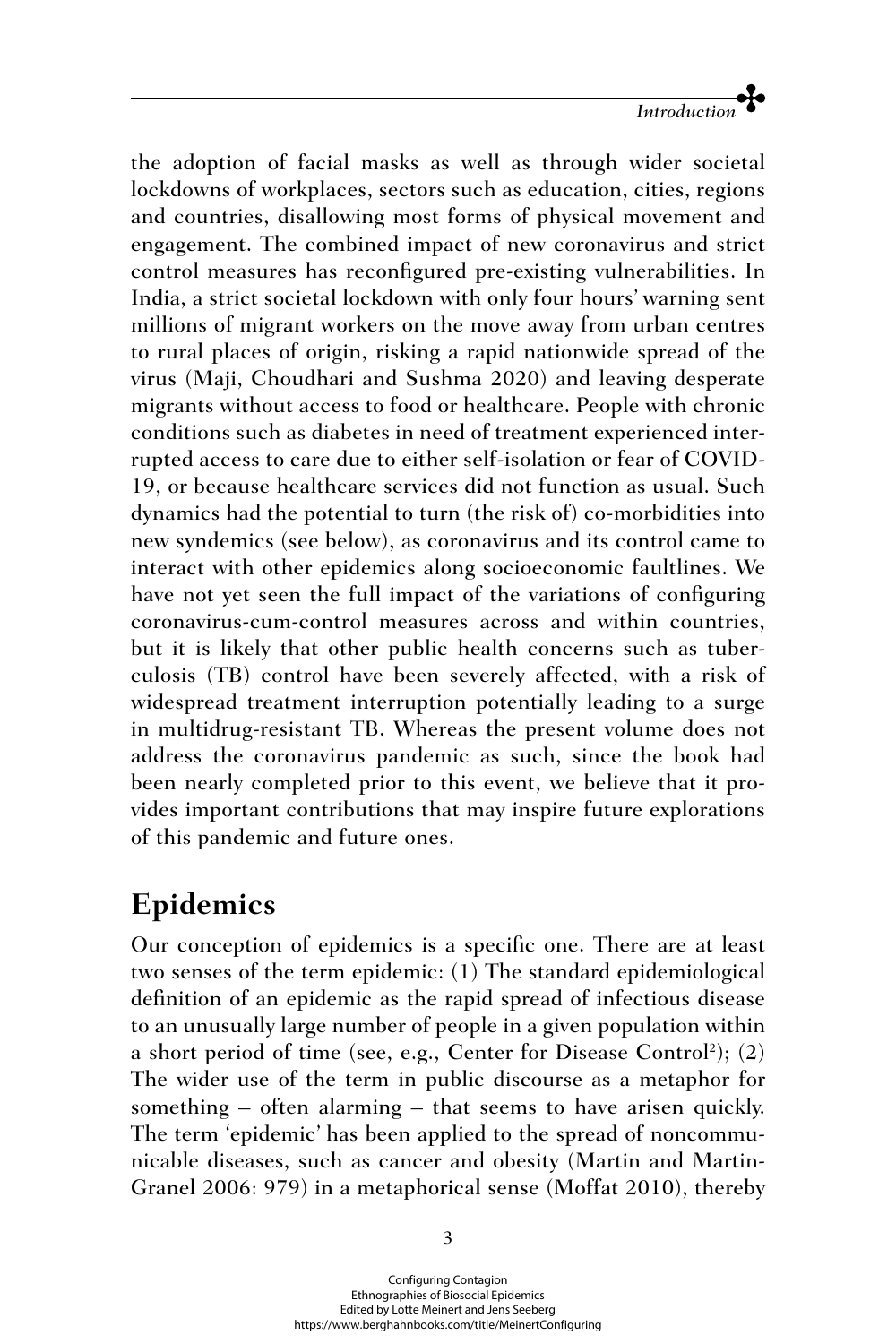assuming a distinction between 'real' epidemics involving the spread of infection, and *quasi* epidemics which are postmodern and socially constructed (Boero 2007; Grøn and Meinert 2017). Our use of the term epidemic refers to the spread of infectious and non-infectious diseases alike, and our use of the term is not simply metaphorical; we are interested in phenomena – of many different kinds – that actually spread in epidemic patterns, and in how this happens. In other words, we are interested in the factual and practical levels of how various communicable and non-communicable diseases spread epidemically. Rather than limiting the term epidemic to infectious diseases and using the term in a strictly metaphorical sense about other phenomena, we explore what we claim are actual epidemic patterns. With the concept of biosocial contagion, various vernacular terms for and understandings of spread and social influence, as well as theoretical conceptions such as imitation (Tarde 1903), affect (Stewart 2007) and resonance (Rosa 2019), we seek to widen the terminology employed to talk about the biosocial configuration of epidemics. This conception of epidemics enables us to explore how phenomena such as obesity, spirit possession, ADHD, suicide, trauma and some forms of cancer spread in certain populations at particular times, and to develop new insights into how these processes transpire.

Epidemics of various kinds always involve some kind of contagion, and are often configured by more than one kind of contagion and social influence that result in disease. For analytical purposes, we can distinguish roughly between biological kinds of contagion and social kinds of contagion. In reality, however, biological and social contagion are fundamentally inseparable. It is well known that infectious disease epidemics such as HIV and TB interweave biological factors such as viral, bacterial and fungal influences with factors such as human nutrition, gender relations, health system dynamics and phenomena such as love. Epidemics of non-infectious diseases like ADHD, autism and PTSD may not involve biological contagion as such, but they are biosocial phenomena that simultaneously involve forms of social and biological influence that in turn have biological and social consequences.

Diagnostic systems may in themselves contribute to the creation of what could be called 'epidemics of attention' regarding diseases such as ADHD or cancer. However, diagnostic attention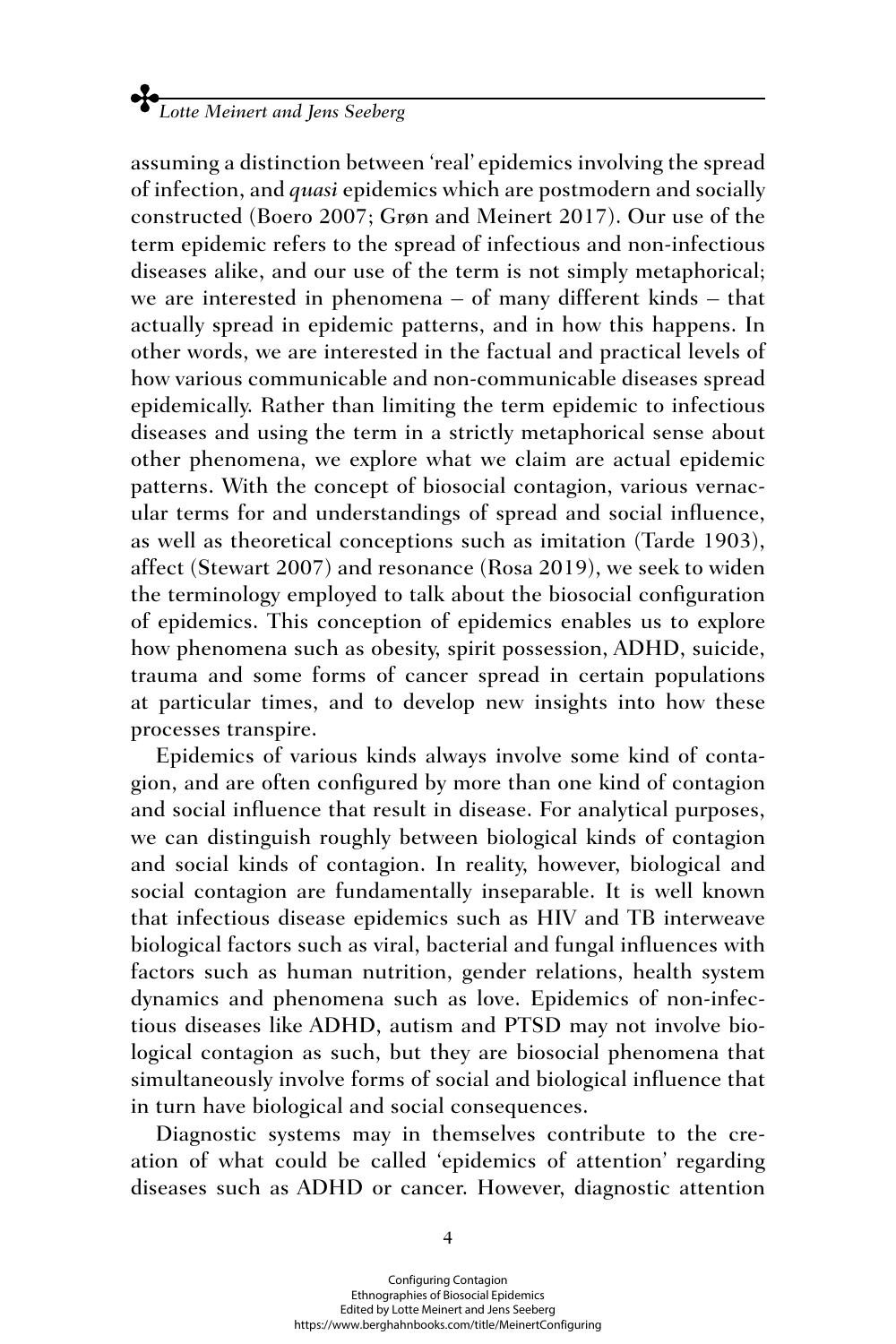

can seldom account for an entire epidemic. There are usually other dynamics at work as well. Some of the dynamics involved in epidemic phenomena such as suicide, self-harm, spirit possession, alcoholism and depression may involve social contagion processes such as affect, inspiration, aspiration and haunting (Folmann 2017; Nielsen 2017). Social, historical and political circumstances are always part of the configuration of a contagious landscape that influences members of social groups in various ways. An example of this is lung cancer, which is an epidemic in areas where the industrial production and promotion of tobacco is widespread, political regulation has been minimal, and smoking is regarded by particular population groups as socially attractive, and may later turn into addiction for some. Another example of how (the lack of) political regulation plays a significant role in the prevention or development of epidemics is the obesity epidemic and the way in which the industrial production and commercialization of food and beverages at particular places and points in history clearly influence the spread of obesity (see Grøn, this volume). Short-term as well as long-term political awareness and regulation or ignorance and laissez-faire policy clearly influence environmental factors, including those that lead to climate change – which affects health conditions as well. For some time now, we have been aware of how climate change influences the distribution of mosquitos and the risk of vector-borne diseases such as malaria, dengue fever and Zika virus (see Morgan, this volume). There is now also growing awareness of how climate change influences the spread of conditions such as asthma, anaemia, heart disease and depression (Coleman and Littlejohn 2019). The occurrence of (new) epidemics, including those that cross the problematic boundary between communicable epidemics and noncommunicable epidemics, calls into question what drives or slows down such epidemics and what configurations of contagion are at work in these processes.

Epidemics are the biosocial consequences of unique configurations of circumstances incorporating phenomena that are both biological and social. They are products of interconnections and interactions – they are epigenetic, intersubjective and contextual processes that happen over time. In this book we reflect on epidemic phenomena through the concepts of biosocial contagion and configuration to emphasize systemic relations between different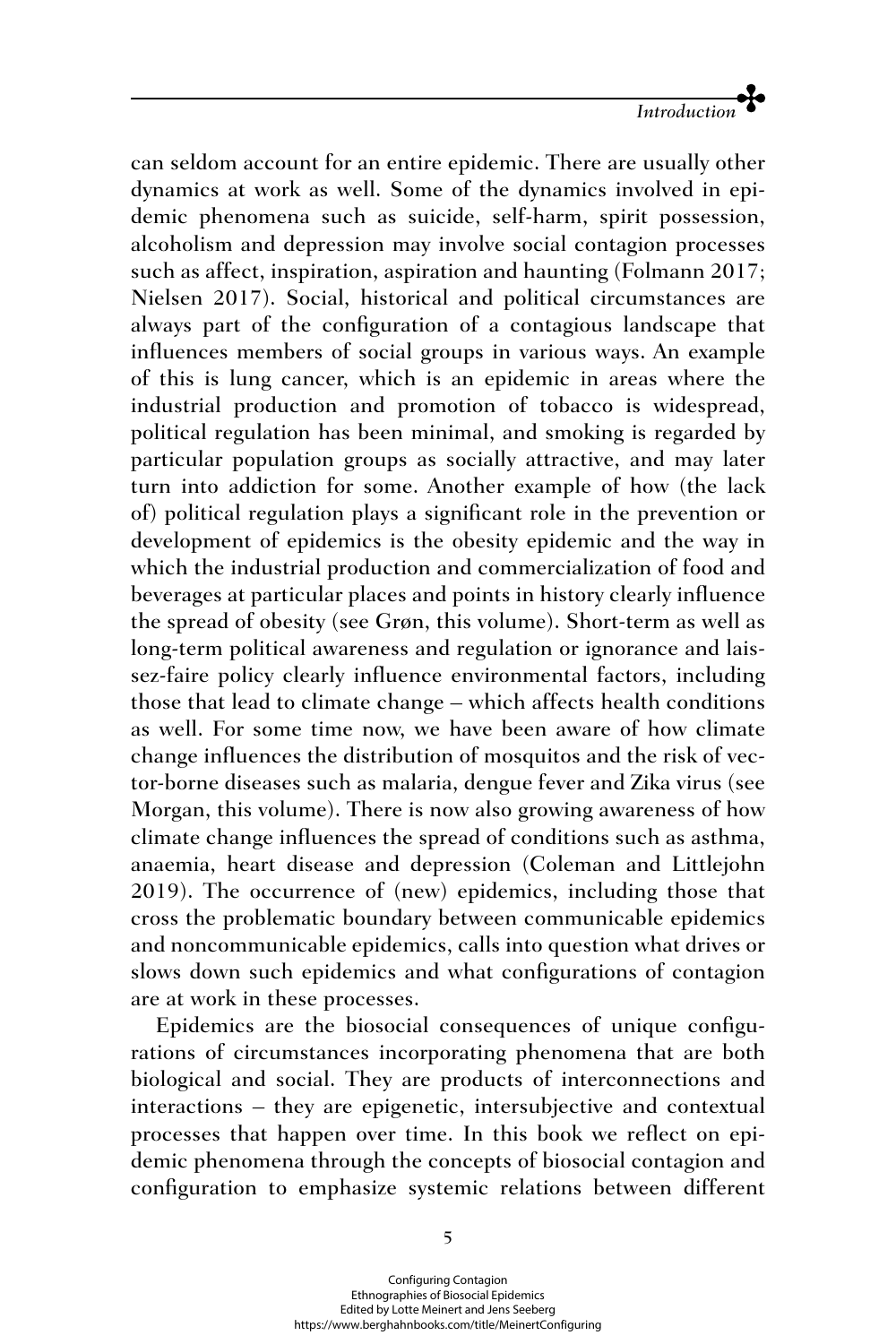kinds of contagious and contaminating processes. The chapters in this book challenge and rethink the concepts of contagion and configuration in relation to specific diseases, conditions and social phenomena.

We build upon the medical historian Charles Rosenberg's distinction between configuration and contamination explanations (Rosenberg 1992). As a historian, Rosenberg described two kinds of explanatory models in time: (1) Configuration views that conceptualized epidemics as disturbing climatic and social balances which maintained health; and (2) contamination views that tended towards biological reductionism and placed emphasis on person-to-person contagion and micro-organisms. This notion of contagion was gradually eliminated from biomedical discourse as a result of the discovery of microbiological infectants, such as bacteria, which led to the creation of the category of 'infectious diseases' (Pernick 2002). In this book, we work towards an anti-reductionistic return to the concept of contagion seen as a biosocial recovery of the idea of infection as embedded in its wider societal configuration. We propose analytical combinations of contagion and configuration theories, and we consider how local and regional epistemologies conceptualize the spread and causation of disease and epidemics. We apply Singer and Clair's (2003) important concept of syndemic, which indicates how various epidemics often play out together and are closely integrated – such as HIV, TB and certain forms of cancer, which are often defined as merely co-morbidity (Livingston 2020), or PTSD and depression, which often seem to accompany each other. This syndemic approach to health challenges conventional historical understandings of diseases as distinct entities in nature, separate from other diseases and independent of social contexts and environmental factors (Singer et al. 2017). The chapters in this book explore specific syndemic processes through a combination of experience-near approaches to the configuring of contagion in everyday lives, and analysis of how socioeconomic structures and social inequality shape syndemics. The chapters also explore how specific local epistemologies conceptualize and contribute to the configuring of such processes. We describe the two central concepts of contagion and configuration in some detail below, followed by a brief description of the chapters in the book.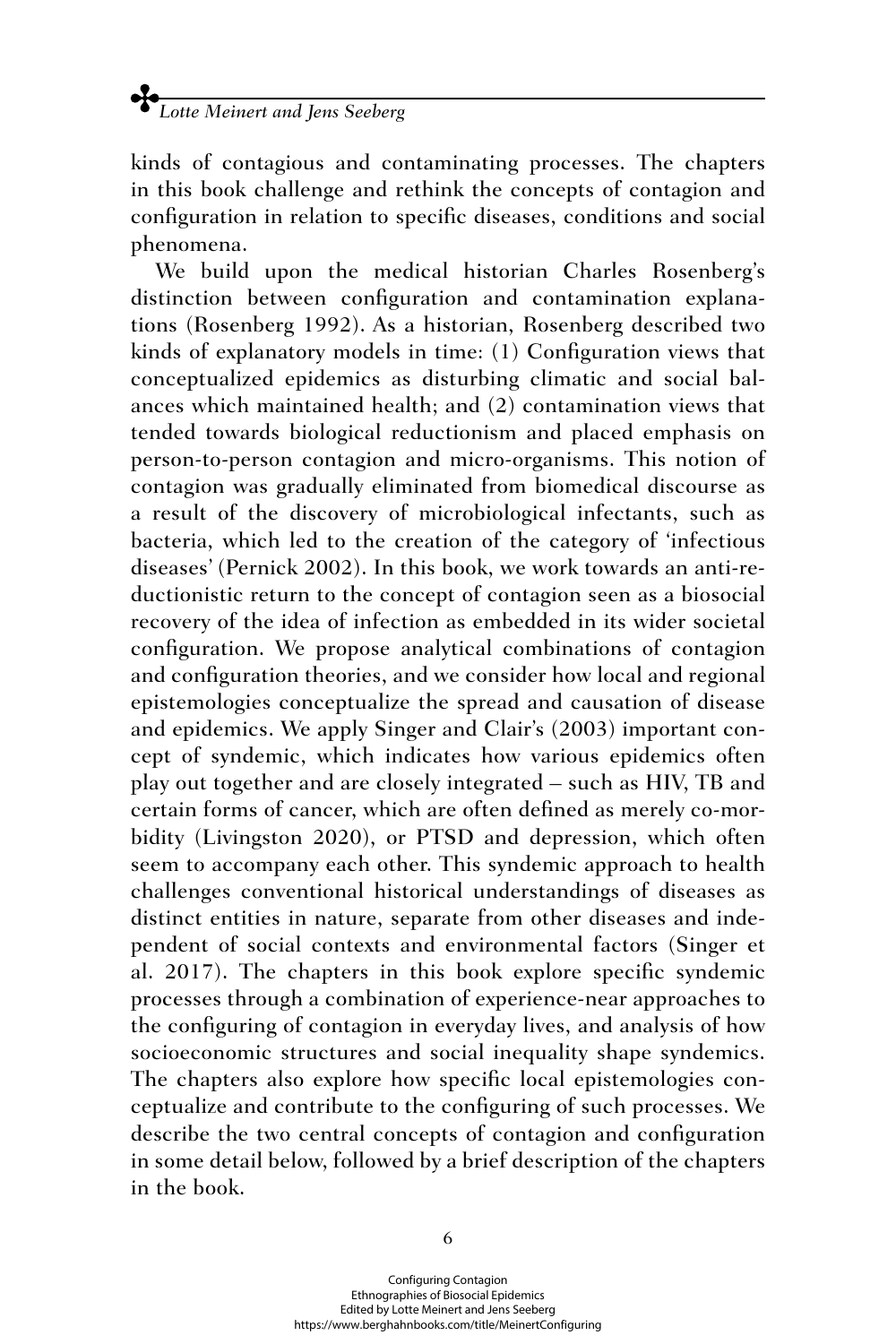## **Contagion**

The discovery of micro-organisms as pathogens meant that the term 'contagious disease' became too broad and imprecise, and medical science opted for the more specific term 'infectious disease'. We suggest that we reconsider the term 'contagious' – not only when it is applied to disease, but also with regard to other phenomena (Fainzang 1996; Matthews 1968). We invoke and apply a broad and inclusive understanding of biosocial contagious processes because various epidemic phenomena and circumstances often happen in syndemic processes (Singer and Clair 2003) in which multiple epidemic phenomena, local epistemologies and socioeconomic, political and ecological circumstances work together.

*Social* contagion may describe various kinds of processes in which entities influence each other 'with touch' (from the Latin *con tangere*). These entities may be minds and mindful bodies (Scheper-Hughes and Lock 1987), body parts or larger entities of families, friends, communities or organizations. Gabriel Tarde's early study of imitation from 1903 is notable in relation to social contagion because his most basic and radical idea was that sociality is imitation, and he describes some of these processes of social influence as contagion.3 Tarde wrote about the triad of imitation (repetition), opposition (to imitation) and invention. He regarded imitation as the most common social form. He rejected ideas about oppositions such as subject-object and individual-society, and he regarded imitation as neither voluntary nor involuntary, but as a basic and universal dynamic of society. One of Tarde's main contributions to our understanding of contagion is his point about how imitation happens between two or more units of analysis. Imitation is not necessarily intentional or directed, and the process is as much about the responding part (the imitator) as the imitated. Tarde's interest in what might be termed the elementary structures of (social) processes is potentially useful for thinking about how contagion happens. Tarde pointed to the way in which currents of imitation happen over time – in history as well as in molecular processes of vibration. He saw all social resemblance as repetition, and wrote: 'repetitions are also multiplications or self-spreading contagions. If a stone falls into the water, the first wave which it produces will repeat itself in circling out to the confines of its basin'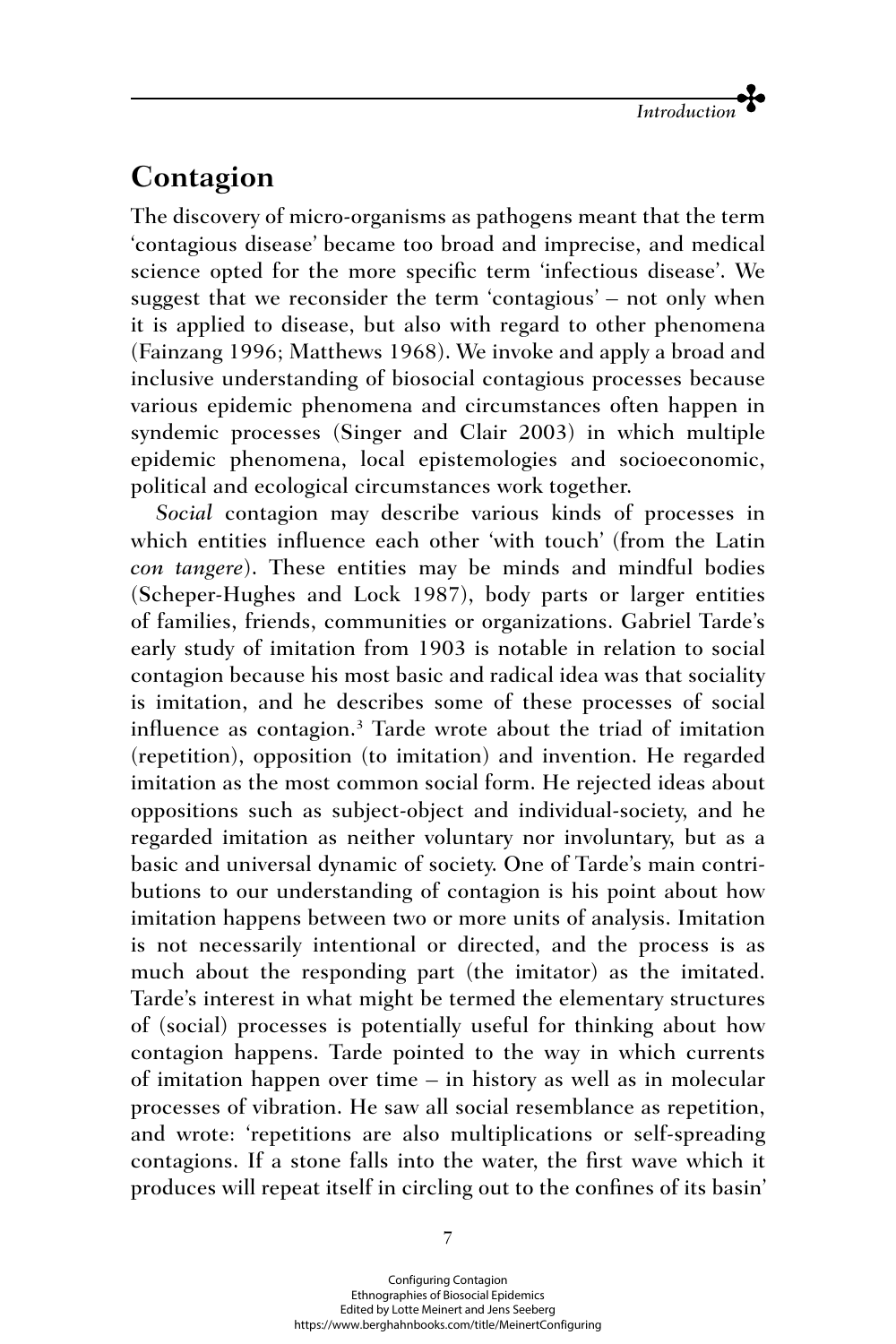(Tarde 1903: 17). In his view, imitation is what drives diffusion and infusion, but it does so in diverse environments and is influenced by other waves. Waves affect each other and create interferences. We find Tarde's early ideas useful for thinking about how various forms of biosocial contagion and influence happen in practice and can be configured into biosocial epidemics. If we think about contagion as a form of communication, Gregory Bateson's famous insight that 'we cannot not communicate' becomes relevant. The idea that some diseases are 'noncommunicable' seems unlikely, because disease will always influence the system of which it is part (Bateson [1972] 2000). Bateson's systemic thinking in relation to selves, families, ecologies and minds and how they influence each other speaks directly to the perspective we cultivate in this book.

Social contagion processes often involve influence in the form of affect (Grøn 2017), responses to phenomena to which we cannot not respond (Waldenfels 2011), resonance (Rosa 2019), moods (Throop 2017), violence (Meinert and Whyte 2017), haunting (Good 2015; Meinert 2019), stigma (Lawlor and Solomon 2017; Mattingly 2017), and processes of imitation and diversification (Hollan 2017). The entities which influence each other may sometimes be hard to delineate: where does one self begin and another stop? Where is the limit between an individual and a group? Some forms of social contagion tend to run in the family through kinship connections (Meinert and Grøn 2019). Kinship connections highlight the fact that contagion is often ambivalent and tricky to deal with because it involves both positive and negative influence and nutritious and poisonous aspects (ibid.). Contagious kinship connections happen through various processes of belonging (Grøn 2019), child witnessing (Han and Brandel 2019), fear (Seeberg 2019; Stevenson 2019), love (Garcia 2014, 2019), and bitterness and affection (Oboke and Whyte 2019). Attempts to deal with contagious kinship connections may involve family therapy (Kuan 2019) or making cuts in physical bodies and family relations (Grøn 2019). Processes of social contagion may be unspecific and diffuse like the subconscious impact of subtle advertisements, yet when contagious processes happen there is often no doubt that they take place – we find ourselves buying products we have seen in advertisements, as do our friends – and we experience their effects, sometimes in the form of large-scale epidemics.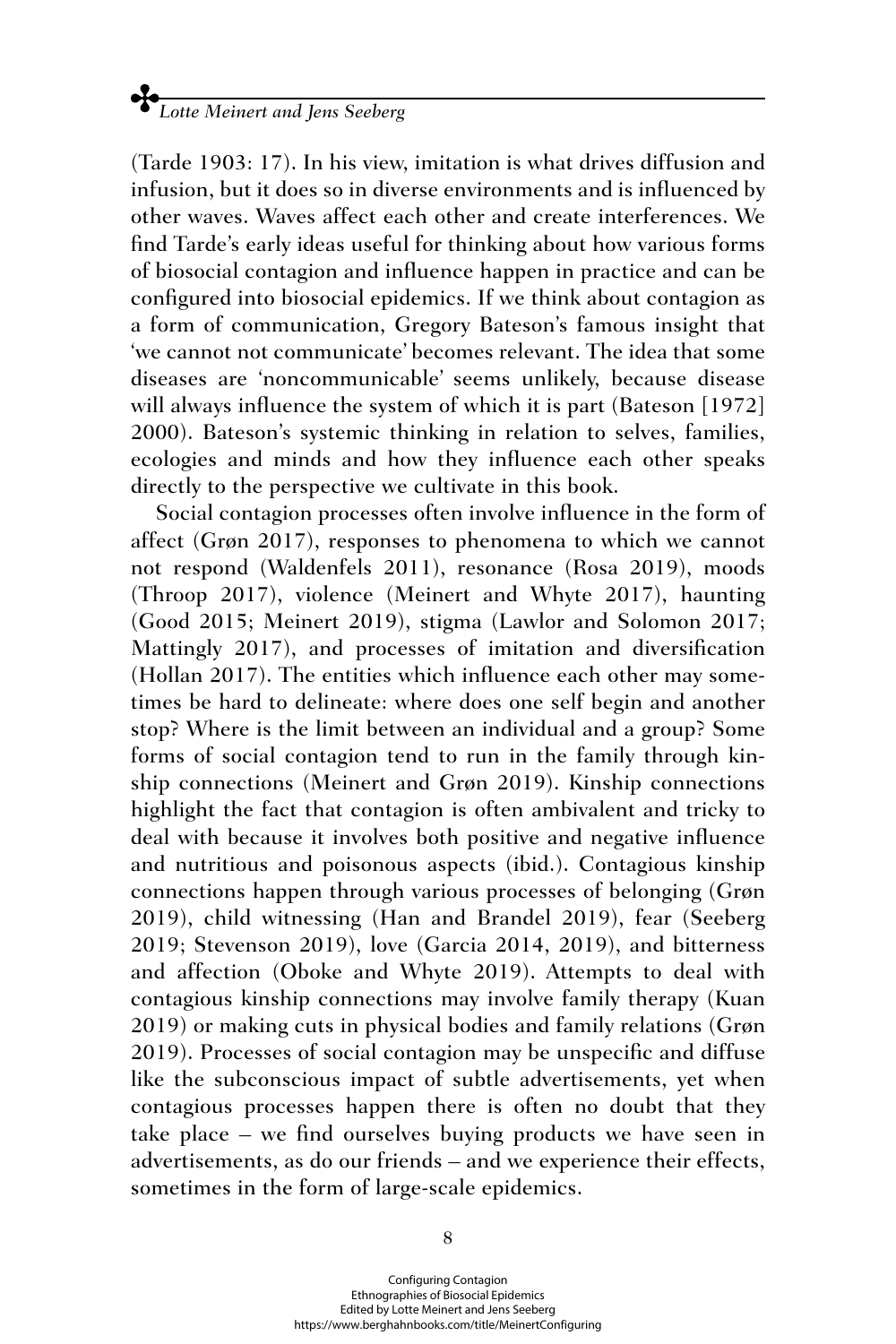

Whereas contagion often concerns processes involving human and non-human actors, sometimes connected in zoonotic epidemics, the concept of contamination involves a process (of a substance) that spreads in an environment, often with some kind of pollution being involved, at a pace which may be either rapid or diffuse and slow. Contaminating and contaminated areas may be large-scale, such as the environment, the market, the food industry or the pharmaceutical industry, but at the same time processes of contamination may be subtle, involving slow, poisonous contact, or marketing strategies directed towards permeable selves or bodies. Social contamination may involve processes of environmental influence, such as when the atmosphere in a room or the history in a landscape touches or affects us (Grøn and Meinert 2017). Processes of social contagion and contamination are contingent upon the perceived permeability of selves (Napier 2013; Taylor 1989; Throop 2017) and mindful bodies (Scheper-Hughes and Lock 1987); and upon the way in which social, historical and environmental influences saturate subjectivities and materialities. Actors – individuals, families, institutions, states – may take action to attempt to create protection against contamination, and may develop immunity and resistance to certain influences.

One common approach to the study of new epidemics has been inspired by Ian Hacking's theories of dynamic nominalism (Hacking 1986, 1992) to think about the spread of diagnoses, categories and representations. The spread of diagnoses has been pointed out in relation to various mental problems such as autism (e.g. Grinker 2009; Seeberg and Christensen 2017), ADHD (e.g. Rasmussen and Meinert 2019; Timmi and Taylor 2003), depression (Brinkmann 2010) and PTSD (e.g. Fassin and Rechtman 2009; Young 1996). In Uganda, Whyte has pointed to the related phenomenon of awareness epidemics in relation to certain noncommunicable diseases such as diabetes and high blood pressure (Whyte 2012). This social constructionist perspective is well researched and documents that diagnostic and categorizing processes are contagious and play an active part in the configuration of epidemics. However, in this book we regard social contagion as more than social constructions that create epidemics of awareness, definition and discovery. We are interested in (social) contagion as intersubjective processes of influence and affection that are intertwined into epidemic configurations.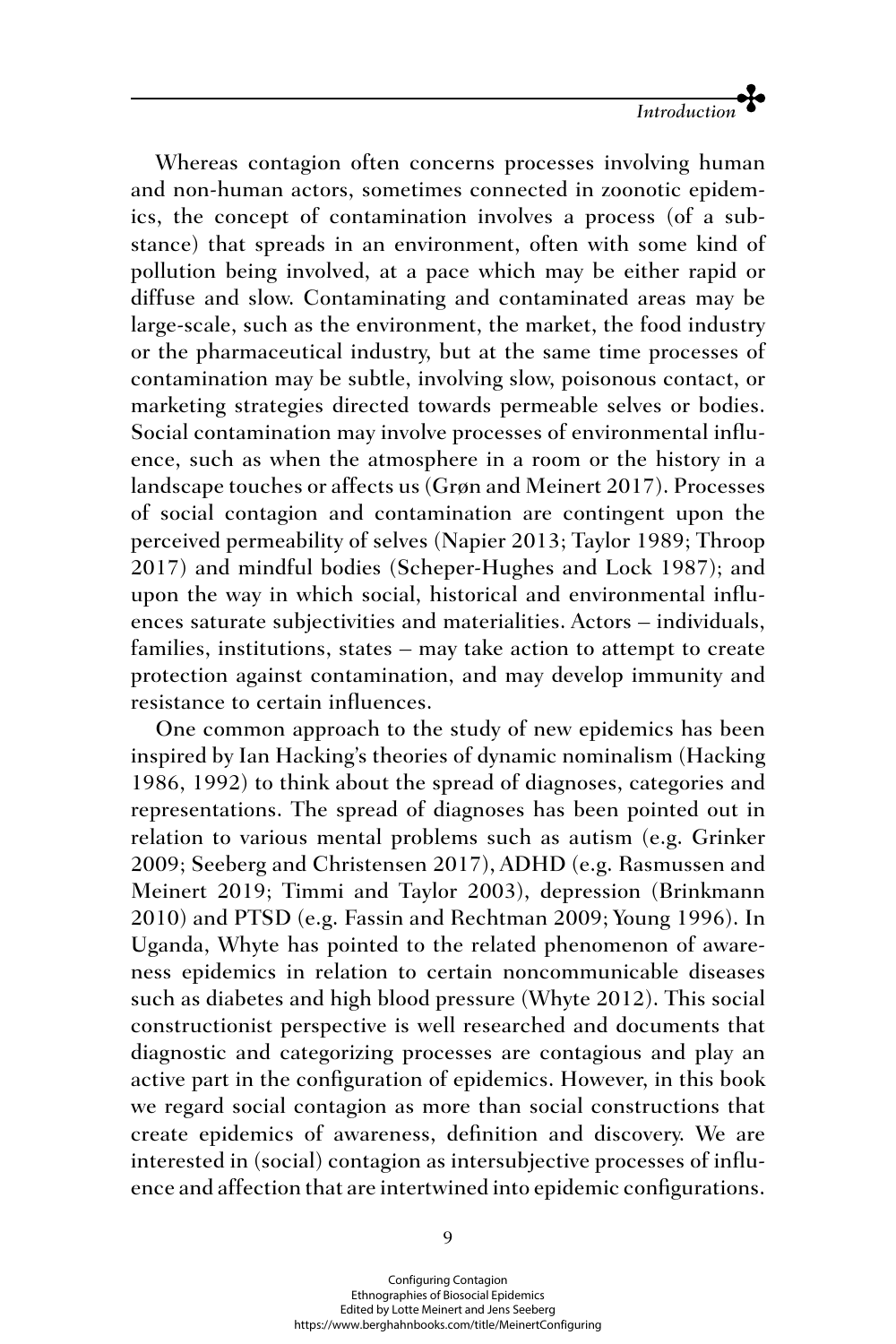## **Configuring**

We propose the analytical concept of configuring – employing the present progressive grammatical form to emphasize that a *process* is involved – in an attempt to form a framework for describing the figures and con-figures that create epidemic processes of biosocial contagion. As mentioned earlier, we build upon Rosenberg's description of configuration theories. Rosenberg describes and contrasts configuration explanations as an empirical and historical phenomenon that was common before contamination explanations became dominant with ideas about infection and microbiological contagion. Configuration theories, writes Rosenberg, typically explained epidemic disease as something that was caused by a disturbance of the social order, with health described as a balanced and integrated relation between human and environment (Rosenberg 1992: 295). We have suggested the term configuring as an analytical concept to describe dynamics that collaborate when social contagion happens (Seeberg and Meinert 2015). Configuring can be regarded as a form of contextualization (Seeberg and Christensen 2017). But whereas a context analysis is potentially endless (Dilley 1999), configuration analysis is an attempt to foreground certain figures and relations and their influence.

An epidemic is an expression of a specific configuration of various forms of social contagion and contamination, as well as other biosocial and material processes that happen over time. Specific epidemic configurations often contain several diseases and assemblages of problems simultaneously, and are therefore syndemic (Singer and Clair 2003). Epidemic configuring is dynamic in that problems and diagnoses change according to which phenomena, actors, institutions, practices and material conditions are involved (Williams and Meinert 2017). Diagnostic categories and biological and social phenomena of very different kinds (e.g. PTSD, spirits, viruses, social media) can all play a part in specific configurations. But configuration analysis can also be applied to understand transformations of epidemics when an epidemic disease develops antimicrobial resistance (Seeberg 2020).

We use the concept of configuring in order to achieve a broader understanding of (social) contagion and epidemics that reaches beyond causal and essentialist explanations (Seeberg, Roepstorff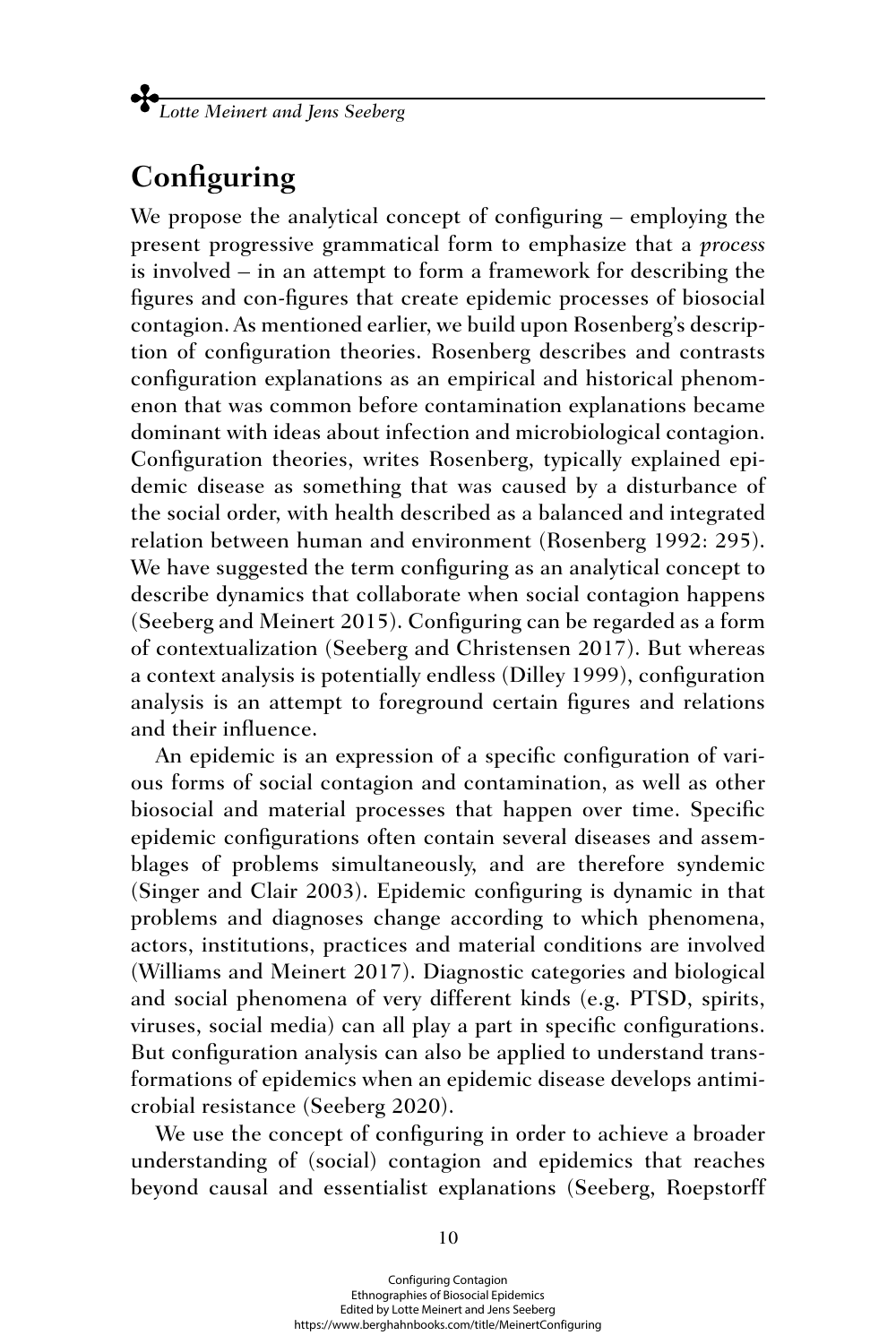and Meinert 2020) as well as purely social constructionist models. Thinking in terms of configuration involves epistemological reconceptualization, with causal relations between various factors and units being supplemented by heuristic tools to explore a phenomenon. This perspective involves an epistemological shift from a correspondence theory about knowledge in which concepts work as mirrors of reality (Rorty 1980), to a pragmatic, testing and uncertain epistemology in which concepts are tried out as working hypotheses (Whyte 1997). In these contagious processes, local epistemologies, perceptions, assumptions, fears and apprehensions appear. Ideas about well-being that are historically grown, culturally specific and intersubjective in nature are all part of configuring processes.

In epidemiology, one effective way of thinking about processes influencing epidemics is in terms of disease agents, confounding factors and outcomes, and epidemiological analyses tend to single out specific agents and factors in lifestyles or life conditions as important for epidemic outcome. Policy approaches to the epidemics of non-infectious diseases have largely focused on lifestyle – understood as behaviour deemed risky in relation to specific conditions such as diabetes, lung cancer or obesity. Whereas these approaches focusing on lifestyle have no doubt been extremely important with a view to identifying specific dangerous practices, they have also been criticized for being behaviouristic, individualistic and mechanical (Coreil et al. 1985). Several Foucauldian analyses have pointed to the problematic promotion of prevention and treatment regimes, that seek to discipline the self (Petersen and Lupton 1996) and medicalize life itself (Rose 2007), whereas health issues often have to do with broader life conditions beyond individual lifestyle choices. Labelling certain illnesses as 'lifestyle diseases' can be thoroughly misleading (Seeberg and Meinert 2015). But in Weber's original framework, lifestyle was intimately linked to life conditions, through the concepts of *Lebensstil* (style of life), *Lebensführung* (conduct of life) and *Lebenschancen* (life chances). Life chances were conceived in socioeconomic terms (Weber 1999 (1922): 709–10) and linked to concepts such as class, whereas the first two concepts were linked to choice (Seeberg and Meinert 2015: 58). In our conception of configuring contagion, we are inspired by Weber's broad, sociological way of defining influence in our attempt to expand more narrow epidemiological definitions of agents, factors and outcomes.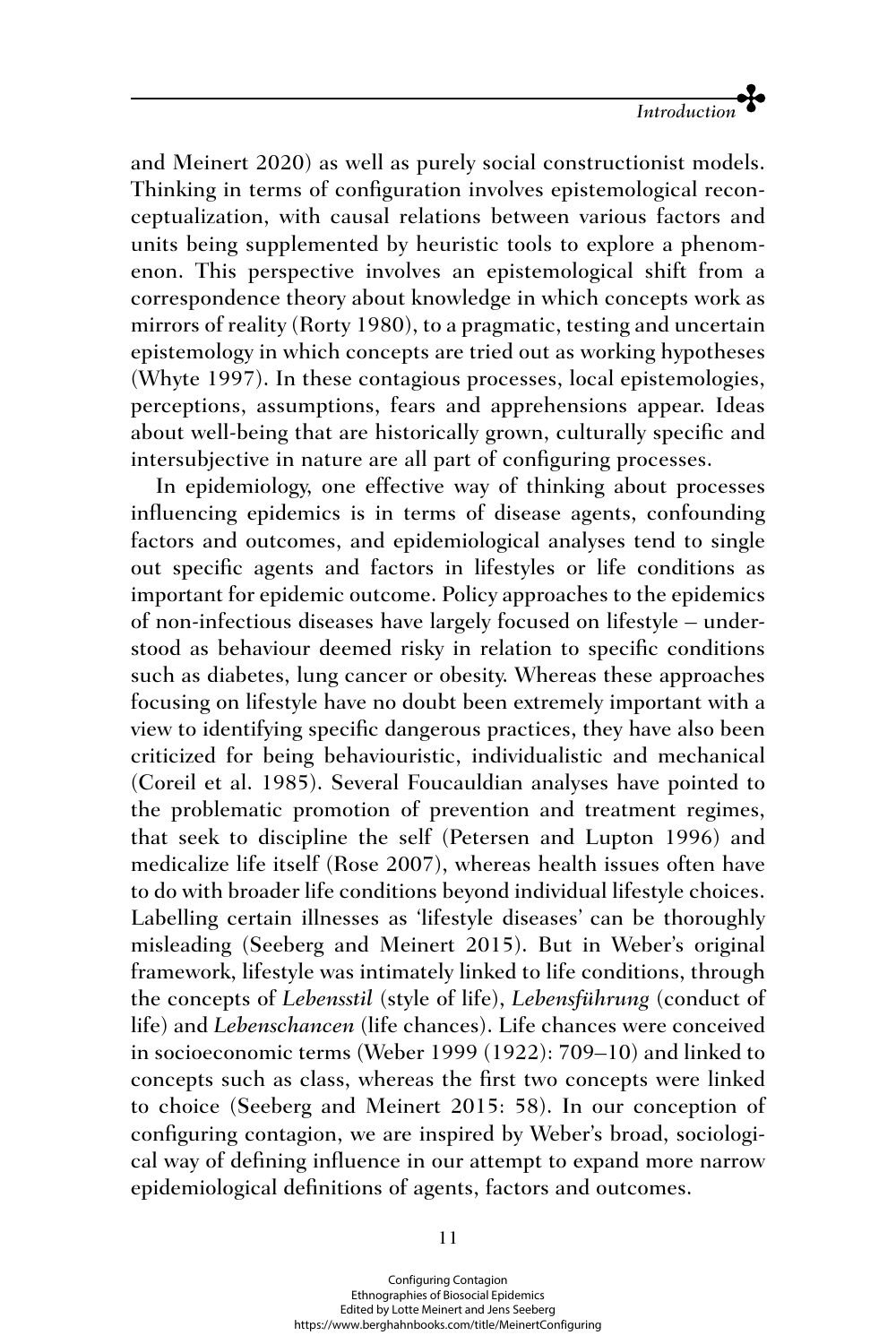We find the thinking of Singer and colleagues about syndemics useful for understanding how processes in which diseases or coinfections are intertwined reinforce each other at both biological and societal levels (Singer 2009; Singer and Clair 2003). Syndemic scholars have considered how infectious diseases create co-morbidity, and also how these and other diseases and conditions are intertwined with economic and social conditions as well as with ecological and environmental factors in what Singer defines as eco-syndemics (Singer 2012). Our thinking about configuring is in line with this school of thought, which reminds us that diseases are seldom separate units, but are interwoven phenomena in which life conditions and health problems are combined. This book's distinct contribution with the concept of configuring contagion highlights *the process of how* this interweaving and spreading happens in everyday lives, in networks of friends, family and social groups, under specific political and socioeconomic conditions, with an eye to how materialities and local epistemologies play into these processes.

## **The Contributions**

The chapters in this book are based on contemporary ethnographic studies from the global north and south that develop critical theoretical reflections about the dynamics of configuring contagion in global health. The chapters are based on empirical material from Denmark, India, Indonesia, Niger, Oceania, Uganda, the USA and Latin America. The chapters will appeal in particular to anthropologists and other scholars within the social sciences and humanities with an interest in epidemics, as well as psychologists, psychiatrists and global health specialists interested in cultural health studies. The insights developed in this volume cut across disciplines with the intention of exploring how specific contexts, cases and diseases dynamically co-configure contagion.

Each chapter focuses on the configuring of contagion in relation to a specific disease, condition or social phenomenon, including suicide, autism, ADHD, trauma, spirits, abortion, obesity, porn addiction, Zika virus and drug-resistant tuberculosis. The chapters develop a range of different theoretical approaches to understand the configuration of contagion, and they engage with local perceptions of, fears of and words for contagion or polluting and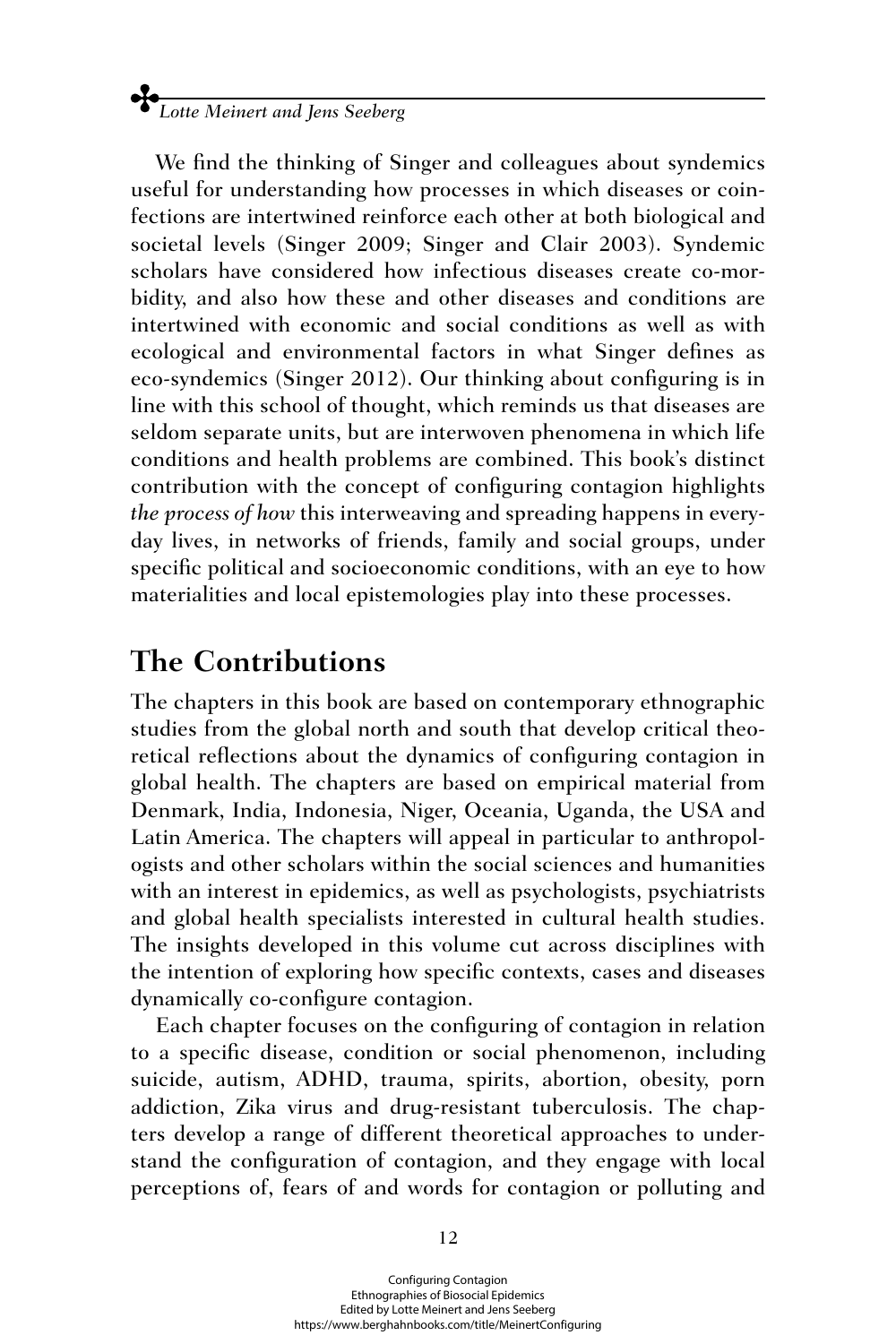contaminating substances, as well as local ideas about processes of configuring biological problems and social contexts. The chapters highlight the fact that contagion and configuration theories are not merely analyses that are externally imposed by the authors, but are shaped locally by historically specific and socially and ecologically attuned intersubjectivities. The chapters are developed from a selection of papers presented at a symposium on configuring contagion in biosocial epidemics organized by the Epicenter (the Centre for Cultural Epidemics) at Aarhus University in 2017.

The first two chapters of the book focus on suicide and its social configuration. Susan Reynolds Whyte and Henry Oboke write about gender discrepancies in completed suicides in northern Uganda. Based on archival material and contemporary data, they show that the gender discrepancy in this area has increased, with far more men than women committing suicide. The authors consider changing configurations of gender relations within families and between partners, and how masculinity has been challenged by war, encampment, disease, alcohol and poverty. Changes in gender configurations are related to broader patterns in political economy. Whyte and Oboke are not arguing for a single cause of the spread of suicide among men. Instead, they examine experience-near accounts in the context of these wider transformations in order to explore how contagious and contaminating affect relates to shifting configurations. Men talked about being bitter and angry because they felt they were not properly recognized and respected. The authors point out that configuring is also an endeavour undertaken by their interlocutors, who relate specific suicides to gender conflicts and failed filiation to fathers.

Edward Lowe's chapter draws on recent research on how the suicide problem is socially and experientially configured in the region of Oceania, particularly in Chuuk Lagoon. The chapter begins by presenting the way in which suicide cases are used in publicly mediated accounts as a metaphor for troubles associated with modernization and globalization, and the potential harm that these two processes cause in local indigenous populations. It then contrasts these generalizing epidemic readings of suicide to the way suicide is configured through lived experience as an endemic social practice in Chuuk and elsewhere in the region. One of the key points of focus in Lowe's ethnographic material is how suicide can grow out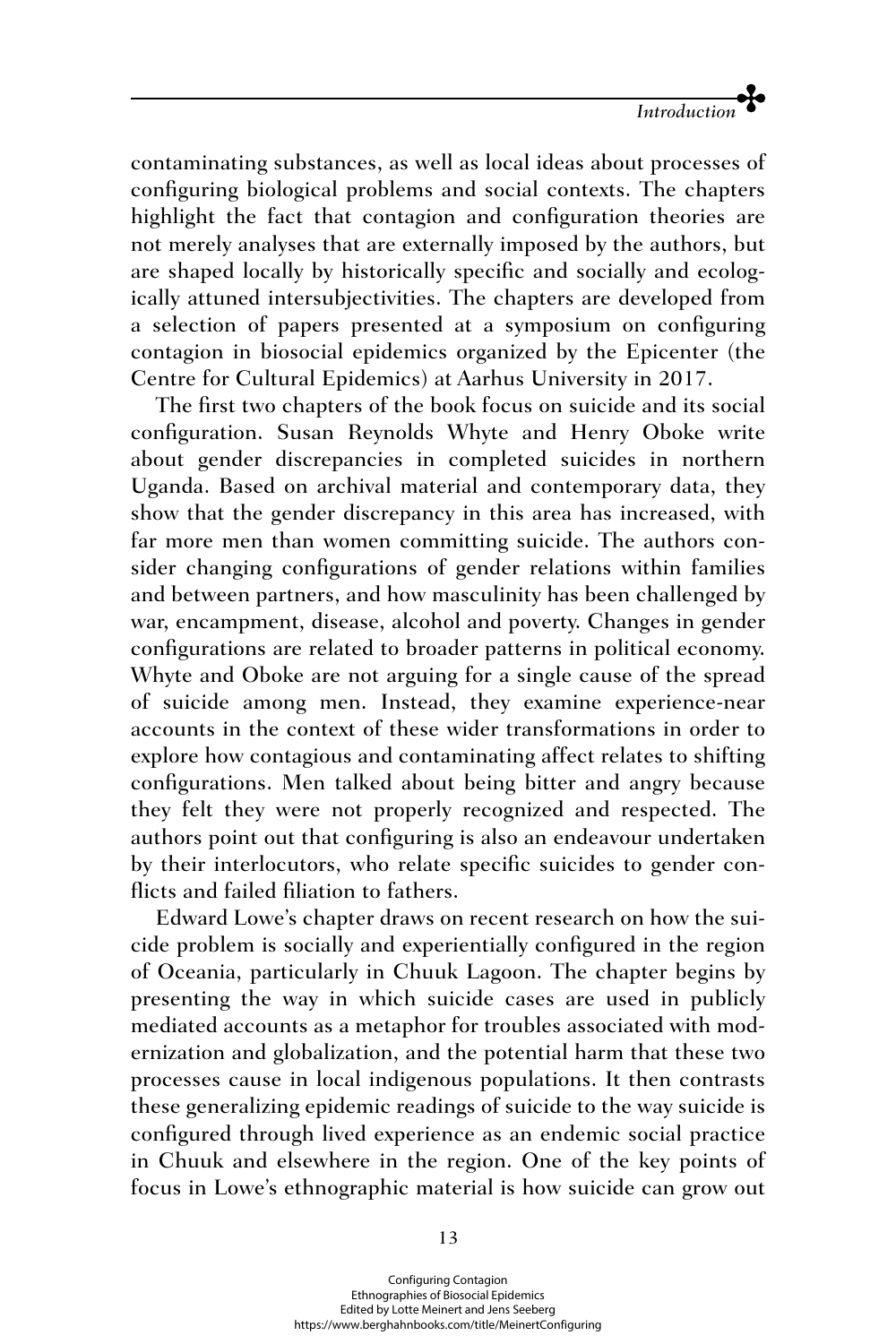of a larger set of practices that aim to restore relational harmony and balance in the aftermath of a sudden breakdown in key social relationships. Lowe contrasts this endemic reading of suicide in Oceania with the way suicide is understood in the specialist literature in the United States, where suicide is regarded as a way to end painful internal psychological suffering connected to disruptions in a person's autobiographic self-making. In the concluding section, Lowe discusses how suicide both as discursive metaphor and as a phenomenon in lived experience can be understood as varieties of what Heidegger called presences that become manifest out of the larger, dynamic lifeworld, as well as discussing the implications of this insight for the study of biosocial epidemics.

Cheryl Mattingly and Stephanie Keeney Parks take us into the world of autism and incarceration in the African American community. They take up the idea of syndemics by considering the configuration of intellectual difference (autism) and the rapid rise of incarceration in many minority communities within the United States. Mattingly and Keeney Parks consider autism as a mental health classification that has taken on epidemic proportions, as it intersects with the epidemic of mass imprisonment within the African American community. The authors explore how African Americans employ local epistemologies to conceptualize the interconnection between the two phenomena. More specifically, they explore how African American parents of boys at risk of an ASD diagnosis in particular *respond* to the threat of this syndemic and the inoculating strategies they employ as they try to protect their boys from the life-threatening spectre of a life of unemployment and potential incarceration. The parents feel haunted by their future prospects. In their chapter, Mattingly and Keeney Parks draw on hauntology perspectives to think not just historically, but in terms of the return of phantasmal forms from buried pasts.

Lone Grøn focuses on the configuration of biosocial affection in the obesity epidemic in Denmark by exploring relatedness maps drawn by Danish families in which obesity has run for generations. Building on earlier work (Grøn 2017), where she suggests 'affection' as a phenomenological theory of social contagion that is characterized by indeterminacy and intersubjectivity, Grøn adds two further features. Firstly, the family experiences of contagion highlight affection as mutuality, as love, as belonging which is,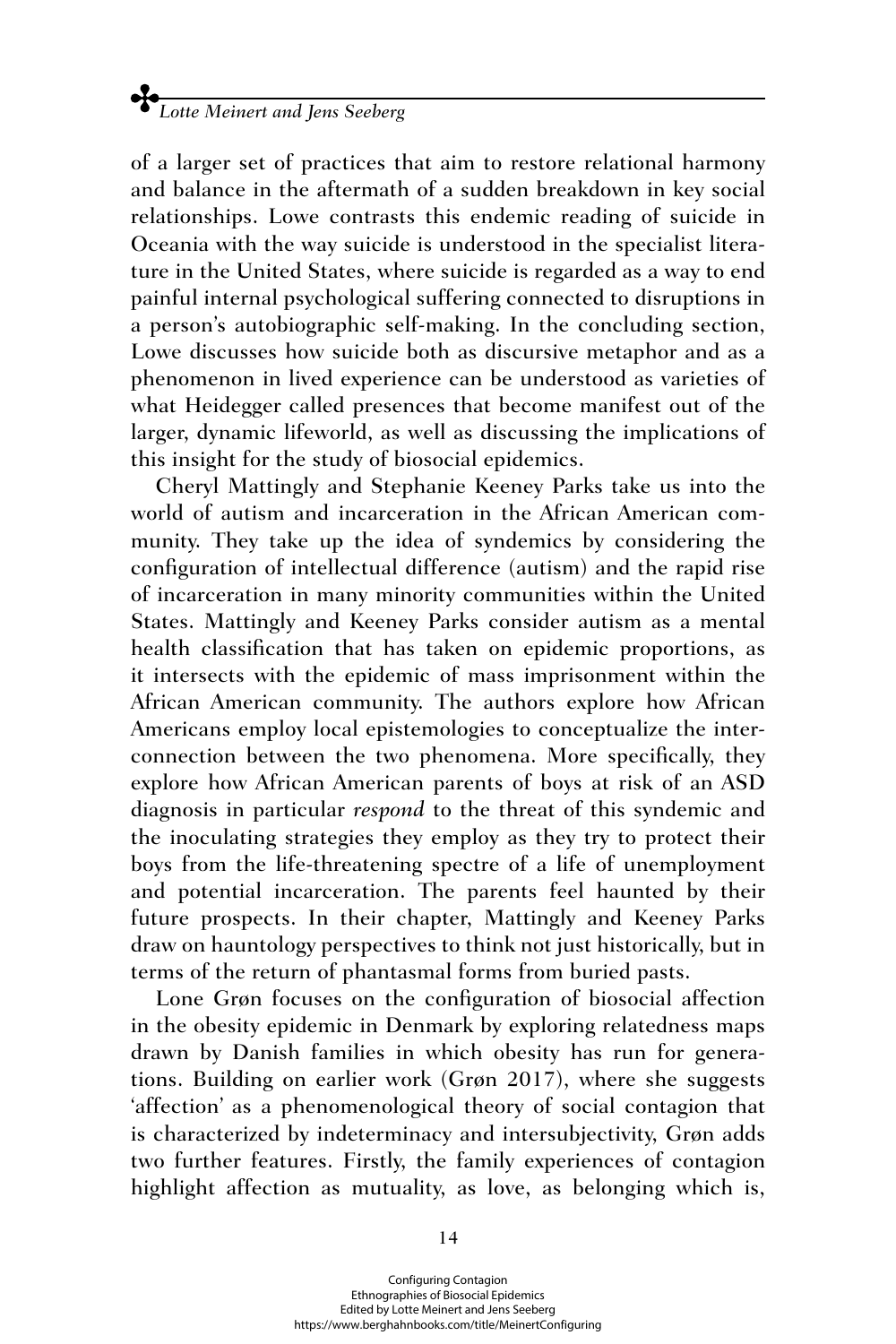

however, both nourishing and poisonous, making contagion as affection especially haunting. Furthermore, the affective ties do not adhere to distinctions between what is biological and what is social, but emerge between material, biological, psychological, cultural, social and historical processes. Secondly, the configuration of diverse affections is specific and particular, which leads to different kinds of obesity, not only between families, but also within them. Obesity thus appears not as a monolithic category, but as obesities in the plural. Grøn argues that the notion of affection challenges prominent ideas about individual lifestyle and linear and demarcated causal pathways, which characterize contemporary debates and interventions as well as epidemiological approaches to obesity. The chapter presents instead an experience-near and anthropological approach that takes seriously the fact that academically demarcated territories between disciplines – and between individuals, others and the world – might not be helpful for understanding how obesity spreads.

While trauma may be seen to run in the family, like obesity, it can also affect much larger collectives in complex configurations. Jesse Hession Grayman, Mary-Jo DelVecchio Good and Byron Good explore changing social configurations of trauma in post-conflict, post-tsunami Aceh in Indonesia. This chapter interrogates the observation that a trauma triggered by conflict and/or a tsunami and experienced by the majority of Aceh's population reduced the stigma of mental illness, by reframing a 'fear of the other' (a contagion and confusion reaction to mental illness) as recognizable and deserving of compassion. High affect was associated with both the conflict and the tsunami, and the emotional intensity fed earnest approaches to reach out to treat those suffering from both disasters. This affective dimension is particularly powerful in energizing new ways of thinking about the mentally ill. Particularly notable is a professionalized willingness to confront the enormous challenges in caring for the seriously mentally ill, and to confront remainders of trauma embedded in historical events.

Lars Williams and Lotte Meinert discuss an extended case of trauma and spirit affliction after the war in northern Uganda to explore the configuration of affliction in a specific life, family and situation. They argue that being afflicted with trauma or spirits is a way of being 'touched' and contaminated by violence and death.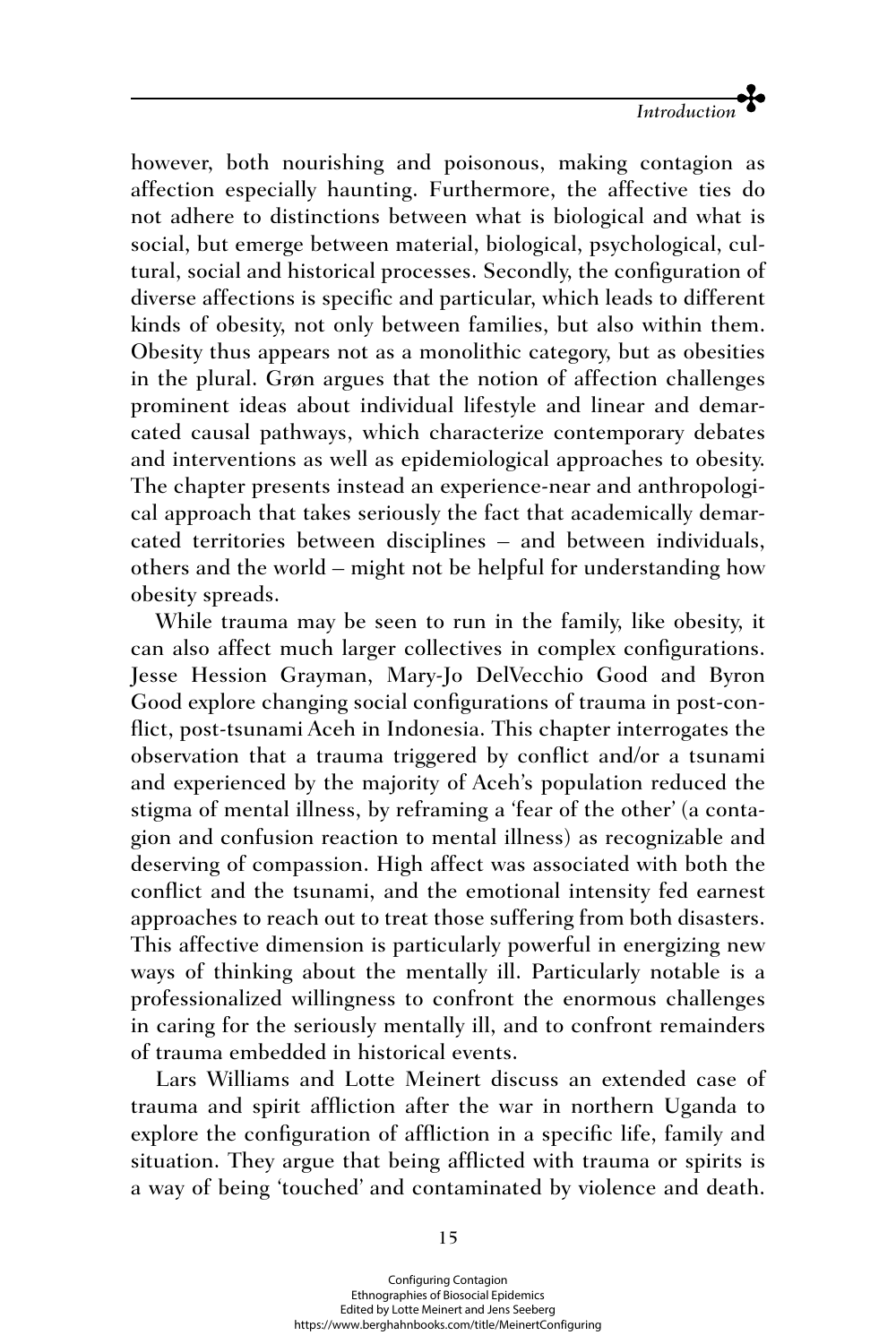However, the experience is also configured as trauma and spirit affliction by psychotropic medication in the hospital, by local healers, and by prayer in church. In this way, contagious and contaminating elements from a legacy of violence con-figure – give figure to – afflictions of spirits and trauma. The authors describe how multiple treatment options for mental illness contribute to the configuration. When people combine different treatment options, the ways in which illness is expressed are transformed and configured through different paths of recovery. There is a market of healing with churches, NGOs, hospitals and traditional healers offering their services and tapping into each other as people travel through them in search of relief from their disorders.

Adeline Masquelier, Abouzeidi Maidouka Dillé and Ly Amadou H. Belko consider the relational dimensions of Nigerien girls' spirit possession as affliction through the analytical prism of contagion. By taking spirit possession and haunting to be a form of circulating affliction rather than individual resistance or somatization, or a way of dealing with conflict, Masquelier, Dillé and Belko consider schoolgirls' perceived susceptibility to others. They draw on the model of contagion elaborated by Gabriel Tarde to account for the rapid spread of ideas, fashions, technologies and crimes across a population. Through a focus on imitation – the ability to affect and be affected, consciously and unconsciously, by others – the authors highlight the extraordinary 'magnetic' power people can exert over each other in interactions. The authors argue that the mass possession of Nigerien schoolgirls indicates the way in which people incorporate others into themselves and are themselves embodied in others – a process that can be described as a contagion without contact.

Haunting may also be configured through internet-mediated fantasies and images, as shown in Doug Hollan's chapter on internet porn. He reflects on his meeting, as a therapist, with men who – although initially complaining about things such as depression, anxiety and various family and social problems – eventually shared their viewing of internet porn and the impact this had on their social, emotional and erotic lives. The chapter explores how contamination by sexual images and fantasies is configured and shaped by both social and personal factors. Hollan examines the role that culture, technology and institutions play in suppressing,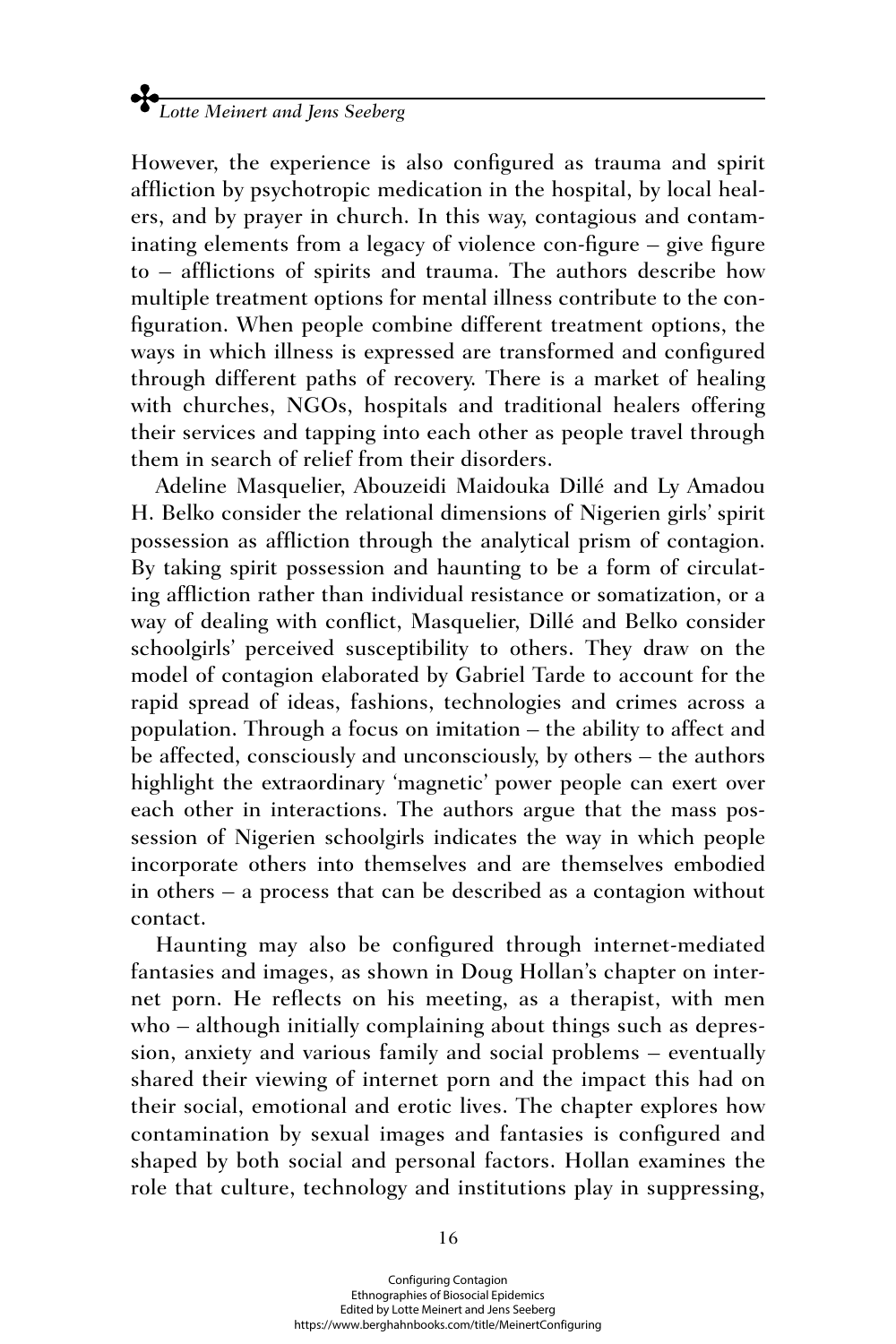

articulating, exploiting or denying human fantasy and imaginative thought, and in turn, how the protean and creative aspects of human fantasies feed into and transform the sexual images currently available on the internet. The contamination the men felt when encountering sexual images on the internet affected them in different and non-transparent ways, depending on the history and development of their sexual and erotic lives.

Social contagion may seep through international and government bodies in ways that worsen the health outcomes of an unfolding epidemic. Lynn Morgan has studied the management of the outbreak of Zika virus in Latin America that started in 2015. Health agencies responded with education and prevention campaigns focused mainly on mosquito control and travel advice. Conspicuously absent from US and international Zika control campaigns was any attention to the need for contraceptives or prenatal screening, and nor did campaigns inform women about pregnancy termination options even in places where this was legal. By amplifying only certain kinds of knowledge, the authorities were complicit in producing ignorance and extending the suffering. This chapter argues that the configurations of contagion surrounding the Zika epidemic in Latin America reveal a widespread pattern of reproductive governance that relies on discrimination, stigma, secrecy and political cowardice. Meanwhile, as of 9 February 2017, 2,700 children in the western hemisphere had been confirmed with a congenital syndrome associated with Zika virus.

The configuration of contagion of tuberculosis (TB) has established it as the 'quintessential social disease' (Cervantes 2016) due to its preference for the socially disadvantaged and the stigmatization it attracts. It is perhaps less obvious that its transition to increasingly drug-resistant forms itself constitutes a form of biosocial contagion. In their chapter, Jens Seeberg, Bijayalaxmi Rautaray and Shyama Mohapatra explore drug resistance as a product of particular patterns of interaction between microbes, medicines and humans. Their analysis focuses on frictions experienced in the lives of people infected with drug-resistant TB in India as seen through the figures of Pharmacon, Regimen, Regula, Clinic and Oikonomia. Seeing these figures as production sites of resistance adds a new angle to the discussion of biosocial relations of production (Palsson 2016) in the field of tuberculosis. While infection with DRTB places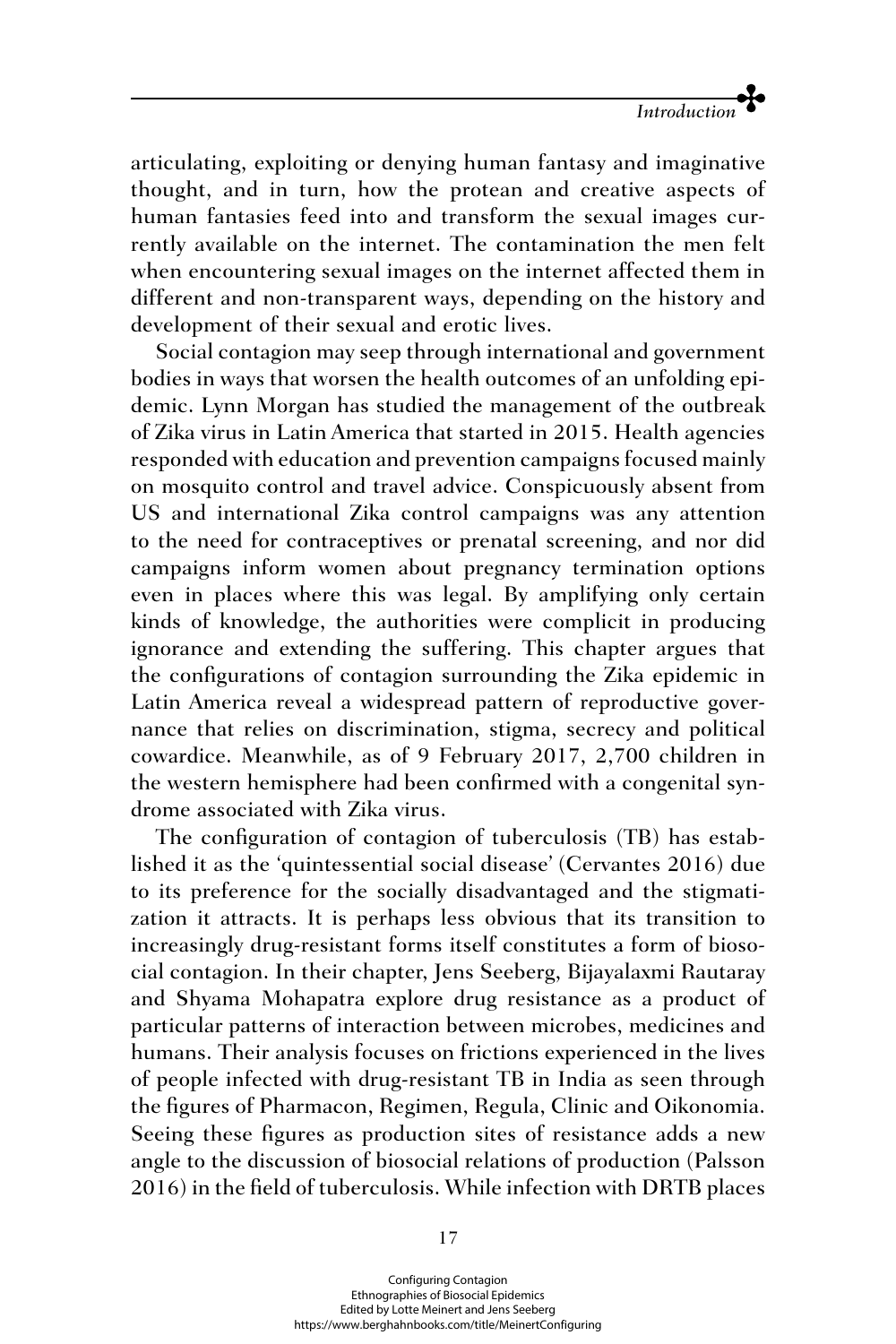the people affected in a situation of extreme vulnerability, individual life stories point to the mutuality of resistance and vulnerability. Actions of opposition, rejection and activism partially shape the configuration of the DRTB syndemic in its locality, pointing to resistance in vulnerability as much as vulnerability in resistance.

The volume concludes with an afterword by Byron Good reflecting on how the lens of configuring contagion may contribute to the understanding of very different kinds of biosocial epidemics and their mitigation.

#### **Lotte Meinert**

Professor, Department of Anthropology Aarhus University, Denmark.

#### **Jens Seeberg**

Professor, Department of Anthropology Aarhus University, Denmark.

## **Notes**

- 1. See [https://www.who.int/news-room/fact-sheets/detail/noncommunicable](https://www.who.int/news-room/fact-sheets/detail/noncommunicable-diseases)[diseases](https://www.who.int/news-room/fact-sheets/detail/noncommunicable-diseases). Accessed 1 June 2020.
- 2. [https://www.cdc.gov/csels/dsepd/ss1978/lesson1/section11.html.](https://www.cdc.gov/csels/dsepd/ss1978/lesson1/section11.html) Accessed 14 June 2021.
- 3. Gabriel Tarde's work is often opposed to Durkheim's owing to his idea that the whole is always less than the sum of its parts; but here we are particularly interested in his ideas about imitation as a basic form of sociality with a view to thinking about how we might conceive of contagion as social influence.

# **References**

- Adjaye-Gbewonyo, K., and M. Vaughan. 2019. 'Reframing NCDs? An Analysis of Current Debates', *Global Health Action* 12(1).
- Bateson, G. [1972] 2000. *Steps to an Ecology of Mind: Collected Essays in Anthropology, Psychiatry, Evolution, and Epistemology*. Chicago: Chicago University Press.
- Boero, Nathalie. 2007. 'All the News That's Fat to Print: The American "Obesity Epidemic" and the Media', *Qualitative Sociology* 30(1): 41–60.
- Blundell, H.J., and P. Hine. 2018. 'Non-Communicable Diseases: Ditch the Label and Recapture Public Awareness', *International Health* 11(1): 5–6.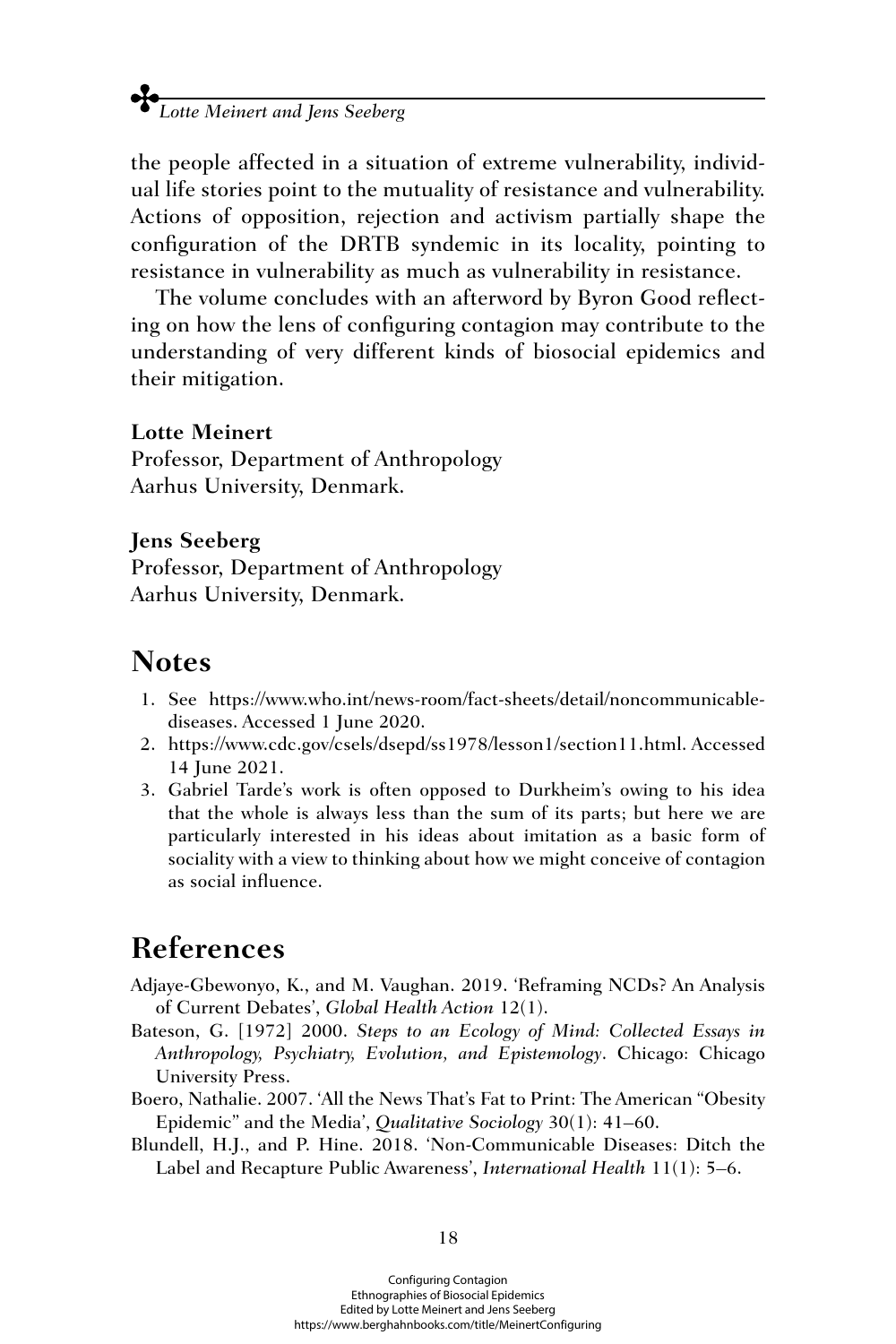- Brinkmann, Svend (ed.). 2010. *Det Diagnosticerede Liv. Sygdom uden Grænser*. Aarhus: Klim.
- Cervantes, Jorge. 2016. 'Tuberculosis. Digging Deep in the Soul of Humanity', *Respiratory Medicine* 119: 20–22. [https://doi.org/10.1016/j.](https://doi.org/10.1016/j) rmed.2016.08.009.
- Coleman, Mischa, and Mason Littlejohn 2019. 'Health and Climate Change in Australia and the Asia Pacific Region: From Townsville to Tuvalu', Global Health Alliance Australia. Retrieved 9 July from [http://glham.org/wp-con](http://glham.org/wp-content/uploads/GLHAA_TownsvilleTuvalu-08.pdf)[tent/uploads/GLHAA\\_TownsvilleTuvalu-08.pdf.](http://glham.org/wp-content/uploads/GLHAA_TownsvilleTuvalu-08.pdf)
- Coreil, J., J.S. Levin and E.G. Jaco. 1985. 'Life Style: An Emergent Concept in the Sociomedical Sciences', *Culture, Medicine and Psychiatry* 9(4): 423–437.
- Dilley, Roy. 1999. 'Introduction. The Problem of Context', in R. Dilley (ed.), *The Problem of Context*. New York: Berghahn Books, pp. 1–46.
- Eigen, Manfred, John McCaskill and Peter Schuster. 1989. 'The Molecular Quasi-Species', *Advances in Chemical Physisc* 75: 149–263.
- Fainzang, Sylvie. 1996. 'Alcoholism, a Contagious Disease: A Contribution towards an Anthropological Definition of Contagion', *Culture, Medicine and Psychiatry* 20: 473–87.
- Fassin, Didier, and Richard Rechtman. 2009. *The Empire of Trauma: An Inquiry into the Condition of Victimhood.* Princeton, NJ: Princeton University Press.
- Folmann, Birgitte. 2017. 'The Social Contagion of Aspirations: On the Happiness of Having a "Life Style"', *Tidsskrift for Forskning i Sygdom og Samfund* 26: 41–61.
- Garcia, Angela. 2014. 'Regeneration: Love Drugs, and the Making of Hispano Inheritance', *Social Anthropology* 22(2): 200–12.
- Garcia, Angela. 2019. 'Fragments of Relatedness: Writing, Archiving, and the Vicissitudes of Kinship', *Ethnos* 85(4): 717–29. doi:10.1080/00141844.201 9.1645190.
- Good, Byron J. 2015. 'Haunted by Aceh: Specters of Violence in Post-Suharto Indonesia', in Devon E. Hinton and Alexander L. Hinton (eds), *Genocide and Mass Violence: Memory, Symptom, and Recovery*. Cambridge: Cambridge University Press, pp. 58–82.
- Grinker, Roy Richard. 2009. *Isabel's World: Autism and the Making of a Modern Epidemic.* Thriplow: Icon.
- Grøn, Lone. 2017. 'The Weight of the Family: Communicability as Alien Affection in Danish Family Histories and Experiences of Obesity', *Ethos* 45(2): 182–98.
- Grøn, Lone. 2019. 'Cutting/Belonging. Sameness and Difference in the Lived Experience of Obesity and Kinship in Denmark', *Ethnos* 85(4): 679–95. doi: 10.1080/00141844.2019.1626465.
- Grøn, Lone, and Lotte Meinert. 2017. 'Social Contagion and Cultural Epidemics: Phenomenological and "Experience-Near" Explorations', *Ethos* 45(2): 165–81.
- Hacking, Ian. 1986. 'Making Up People', in T. Heller, M. Sosna and D. Wellberry (eds), *Reconstructing Individualism*. Palo Alto, CA: Stanford University Press, pp. 222–36.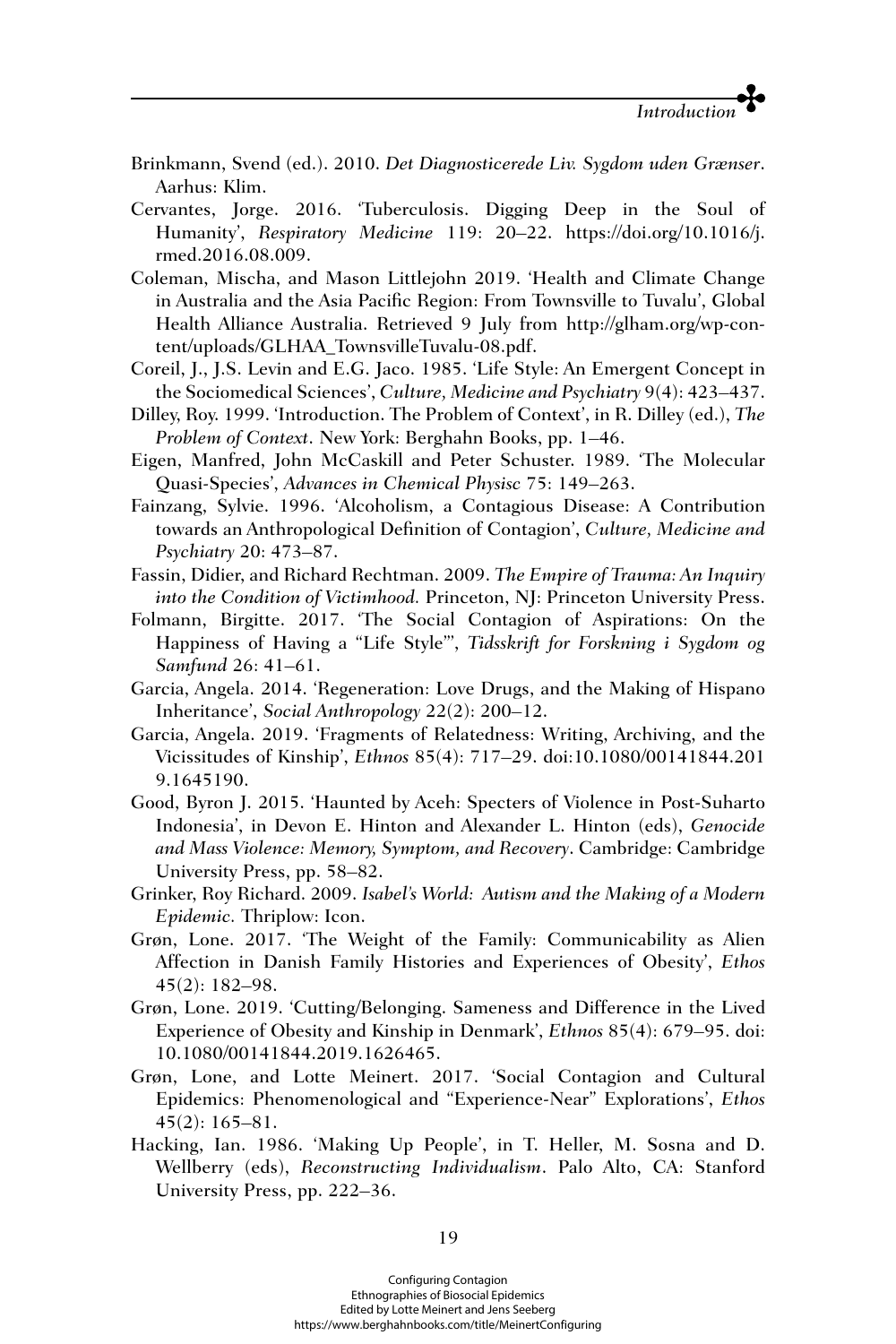- Hacking, Ian. 1992. 'World-Making by Kind-Making: Child Abuse for Example', in M. Douglas and D. Hull (eds), *How Classification Works*. Edinburgh: Edinburgh University Press, pp. 180–238.
- Han, Clara, and Andrew Brandel. 2019. 'Genres of Witnessing: Narrative, Violence, Generations', *Ethnos* 85(4): 629–46. doi:10.1080/00141844.20 19.1630466.
- Hollan, Douglas. 2017. 'Dreamscapes of Intimacy and Isolation: Shadows of Contagion and Immunity', *Ethos* 45(2): 216–31. doi:10.1111/etho.12166.
- Ingold, Tim. 2013. 'Ensembles of Biosocial Relations', in Tim Ingold and Gisli Palsson (eds), *Biosocial Becomings: Integrating Social and Biological Anthropology*. Cambridge: Cambridge University Press, pp. 22–41.
- Kuan, Teresa. 2019. 'Feelings Run in the Family: Kin Therapeutics and the Configuration of Cause in China', *Ethnos* 85(4): 696– 716. doi:10.1080/00141844.2019.1634614.
- Lawlor, M.C., and O. Solomon. 2017. 'A Phenomenological Approach to the Cultivation of Expertise: Emergent Understandings of Autism', *Ethos* 45(2): 232–49. doi:10.1111/etho.12162.
- Livingston, Julie. 2020. 'When Sickness Comes in Multiples: Co-morbidity in Botswana', in Jens Seeberg, Andreas Roepstorff and Lotte Meinert (eds), *Biosocial Worlds: Anthropology of Health Environments beyond Determinism.* London: UCL Press, [https://www.uclpress.co.uk/products/154838.](https://www.uclpress.co.uk/products/154838)
- Lowe, Celia. 2010. 'Viral Clouds: Becoming H5N1 in Indonesia', *Cultural Anthropology* 25(4): 625–49.
- Maji, Avijit, Tushar Choudhari and M.B. Sushma. 2020. 'Implication of Repatriating Migrant Workers on COVID-19 Spread and Transportation Requirements', *Transportation Research Interdisciplinary Perspectives*  7:100187. [https://doi.org/10.1016/j.trip.2020.100187.](https://doi.org/10.1016/j.trip.2020.100187)
- Martin, P., and E. Martin-Granel. 2006. '2,500-Year Evolution of the Term Epidemic', *Emerging Infectious Diseases* 12(6): 976–80.
- Matthews, P.C. 1968. 'Epidemic Self-Injury in an Adolescent Unit', *International Journal of Social Psychiatry* 14: 125–33.
- Mattingly, Cheryl. 2017. 'Autism and the Ethics of Care: A Phenomenological Investigation into the Contagion of Nothing', *Ethos* 45(2): 250–70. doi:10.1111/etho.12164.
- Meinert, Lotte. 2019. 'Haunted Families after the War in Uganda: Doubt as Polyvalent Critique', *Ethnos* 85(4): 595–611. doi:10.1080/00141844.2019 .1629981.
- Meinert, Lotte, and Lone Grøn. 2019. '"It Runs in the Family": Exploring Contagious Kinship Connections', *Ethnos* 85(4): 581–94. doi:10.1080/001 41844.2019.1640759.
- Meinert, Lotte, and Jens Seeberg. 2008. 'Epidemier: Introduktion', *Tidsskrift for Forskning i Sygdom og Samfund* 8: 5–9.
- Meinert, Lotte, and Susan R. Whyte. 2017. 'These Things Continue: Violence as Contamination in Everyday Life after War in Northern Uganda', *Ethos* 45(2): 271–86. doi:10.1111/etho.12161.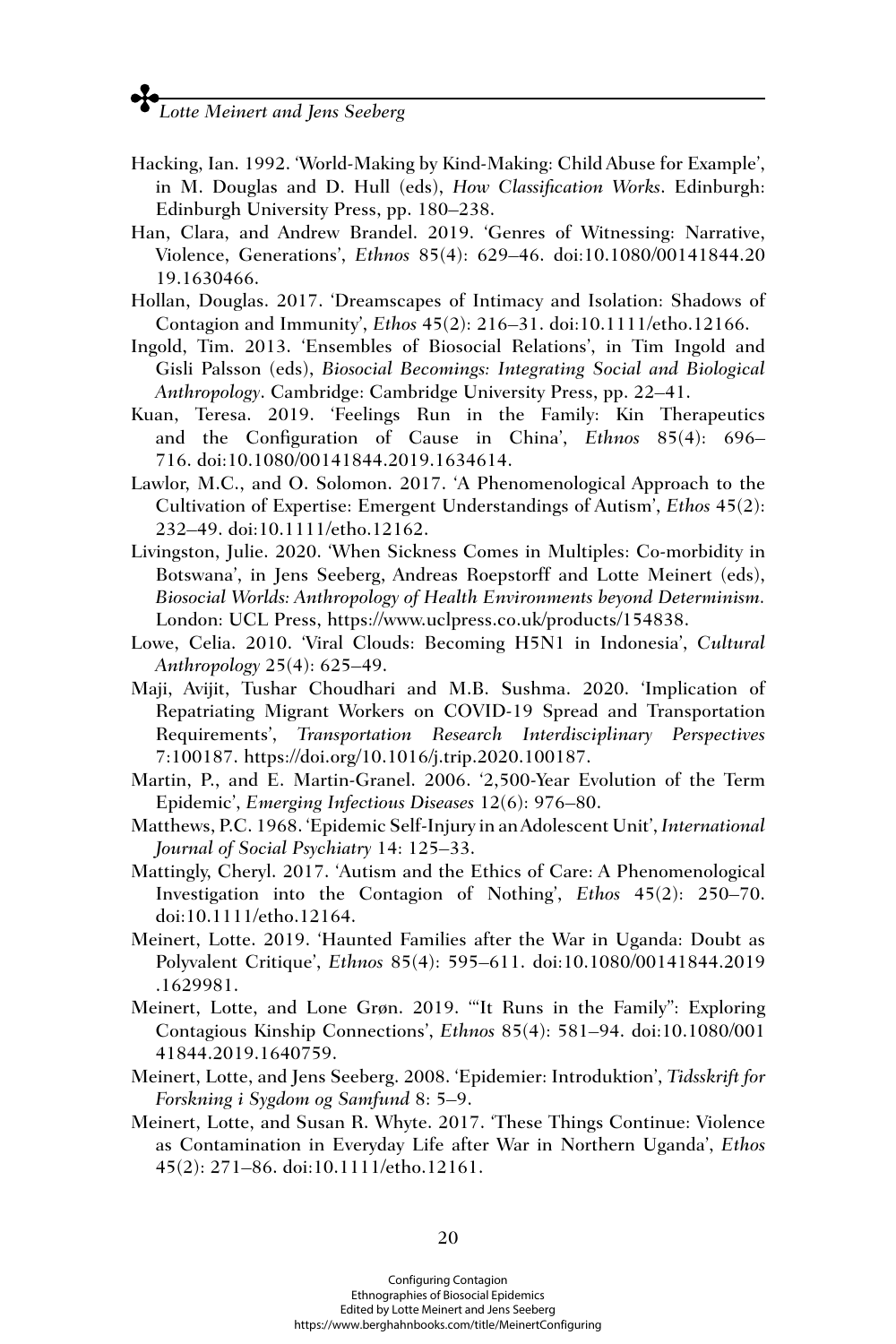- Moffat, Tina. 2010. 'The Childhood Obesity Epidemic: Health Crisis or Social Construction?', *Medical Anthropology Quarterly* 24(1): 1–21.
- Napier, A. David. 2013. 'A New Sociobiology: Immunity, Alterity, and the Social Repertoire', *Cambridge Anthropology* 31(2): 20–43.
- Nielsen, Jeanette Lykkegaard. 2017. 'Alkohol og Relationalitet: Social Smitte som Animistisk Fænomen i Sibirien', *Tidsskrift for Forskning i Sygdom og Samfund* 26: 109–26.
- Oboke, Henry, and Susan Reynolds Whyte. 2019. 'Anger and Bitter Hearts: The Spread of Suicide in Northern Ugandan Families', *Ethnos* 85(4): 612– 28. doi:10.1080/00141844.2019.1629982.
- Palsson, Gisli. 2016. *Nature, Culture and Society: Anthropological Perspectives on Life.* Cambridge: Cambridge University Press.
- Pernick, M.S. 2002. 'Contagion and Culture', *American Literary History* 14(4): 858–65.
- Petersen, Alan, and Deborah Lupton. 1996. *The New Public Health: Health and Self in the Age of Risk.* Thousand Oaks, CA: Sage.
- Rasmussen, Gitte, and Lotte Meinert. 2019. 'ADHD En Tidstypisk Tidsforstyrrelse?', *Tidsskrift for Forskning i Sygdom og Samfund* 30: 199–217.
- Rorty, R. 1980. *Philosophy and the Mirror of Nature*. Vol. 401. Cambridge: Cambridge University Press.
- Rosa, Hartmut. 2019. *Resonance: A Sociology of Our Relationship to the World*. Cambridge: Polity Press.
- Rose, Nikolas. 2007. *The Politics of Life Itself: Biomedicine, Power, and Subjectivity in the Twenty-First Century*. Princeton, NJ: Princeton University Press.
- Rosenberg, C.E. 1992. *Explaining Epidemics and Other Studies in the History of Medicine.* Cambridge: Cambridge University Press.
- Scheper-Hughes, Nancy, and Margaret M. Lock. 1987. 'The Mindful Body: A Prolegomenon to Future Work in Medical Anthropology', *Medical Anthropology Quarterly* 1(1): 6–41.
- Seeberg, Jens. 2019. 'Fear of Drug-Resistant Tuberculosis as Social Contagion', *Ethnos* 85(4): 665–78. doi:10.1080/00141844.2019.1634615.
- Seeberg, Jens. 2020. 'Biosocial Dynamics of Multidrug-Resistant Tuberculosis: A Bacterial Perspective', in Jens Seeberg, Andreas Roepstorff and Lotte Meinert (eds), *Biosocial Worlds: Anthropology of Health Environments beyond Determinism.* London: UCL Press, pp. 124–45.
- Seeberg, Jens, and Fie Lund Christensen. 2017. 'Configuring the Autism Epidemic: Why Are So Few Girls Diagnosed?', *Tidsskrift for Forskning i Sygdom og Samfund* 14(26): 127–44.
- Seeberg, Jens, and Lotte Meinert. 2015. 'Can Epidemics Be Non-Communicable? Reflections on the Spread of "Non-Communicable" Diseases', *Medicine Anthropology Theory* 2(2): 54–71.
- Seeberg Jens, Andreas Roepstorff and Lotte Meinert. 2020. 'Introduction: Biosocial Worlds', in Jens Seeberg, Andreas Roepstorff and Lotte Meinert (eds), *Biosocial Worlds: Anthropology of Health Environments beyond*